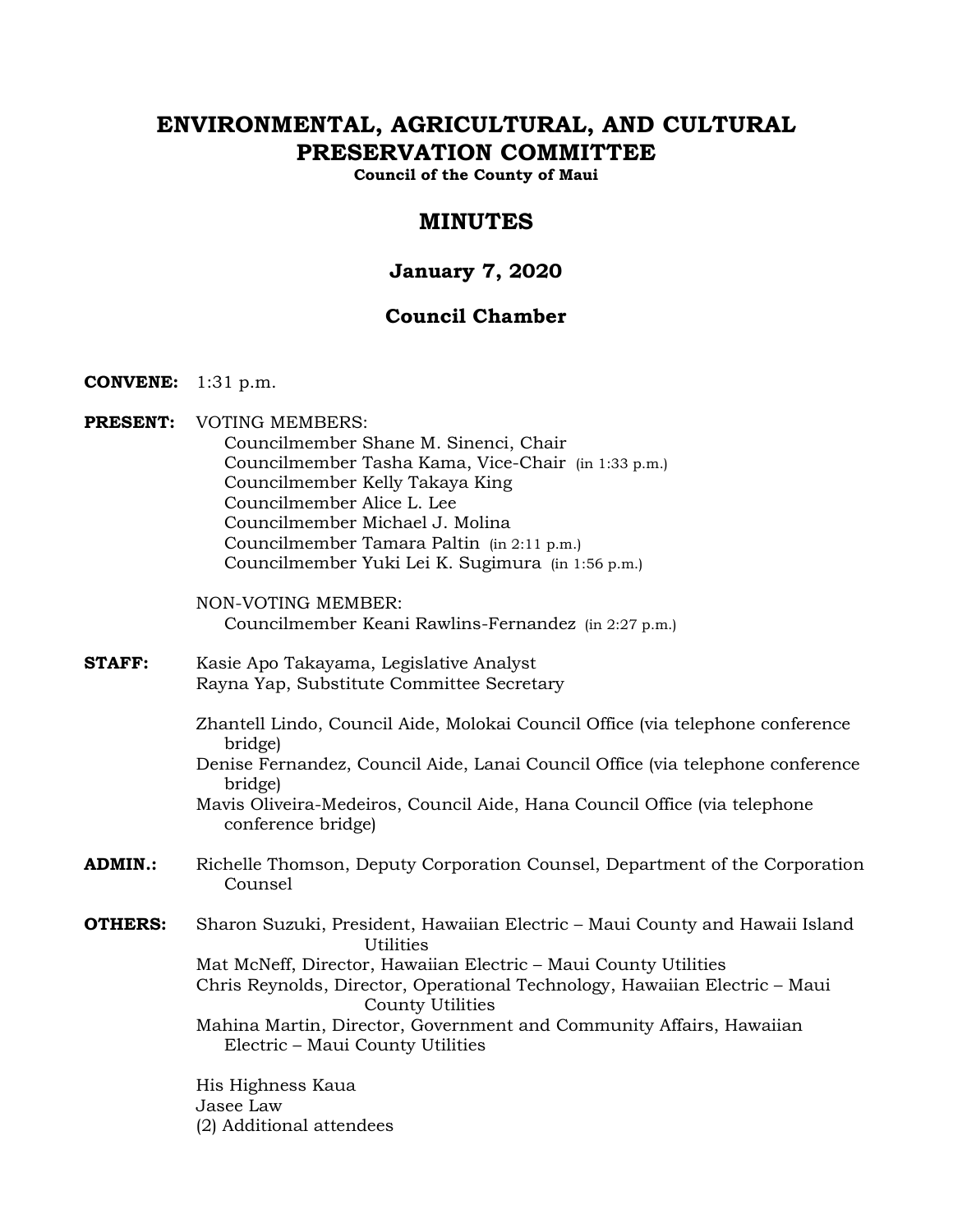#### **January 7, 2020**

**PRESS:** *Akaku: Maui Community Television, Inc.*

- CHAIR SINENCI: . . . *(gavel)* . . . Aloha mai kakou and hau`oli makahiki hou. Welcome to the Environmental, Agricultural, and Cultural Preservation Committee meeting of January 7, 2020. It is 1:32 p.m. I'm Shane Sinenci, your Committee Chair. Before we proceed, may I please ask that everyone disable your cell phone ringers and other noise-making devices. Thank you. Today, we have in Chambers, we're still awaiting on some of the Members, but to my far left we have Chair Alice Lee. Welcome.

---------------------------------------------------------------------------------------------------------

COUNCILMEMBER LEE: Konnichi wa.

- CHAIR SINENCI: Konnichi wa. Next to her we have Mr. Mike Molina from Upcountry. Aloha.
- COUNCILMEMBER MOLINA: Aloha, Mr. Chair.
- CHAIR SINENCI: Aloha. And we also have Member Kelly King. Welcome, thanks for being here.
- COUNCILMEMBER KING: Welcome. Aloha.
- CHAIR SINENCI: Aloha. We also . . . we're awaiting on Ms. Kama. She's en route. And also Member Paltin will be here shortly. We also have Members Hokama and Rawlins-Fernandez whom are non-voting Members but are always welcome to attend at their leisure. Today, we have representatives from . . . Ms. Sharon Suzuki, President of Hawaiian Electric [*sic*]. Welcome.
- MS. SUZUKI: Good afternoon.
- CHAIR SINENCI: Good afternoon. We also have Mr. Mat McNeff, Director of Hawaiian Electric, Maui County Utilities. Welcome, Mat.
- MR. McNEFF: Thank you.
- CHAIR SINENCI: Also, Mr. Chris Reynolds, Operational Technology of Hawaiian Electric. Welcome, Mr. Reynolds.
- MR. REYNOLDS: Thank you.
- CHAIR SINENCI: And, also, Mahina Martin, Director of the Government and Community Affairs. Welcome, Ms. Martin. For our Staff here, from Corporation Counsel, we have Ms. Richelle Thomson. Mahalo for being here. We have Kasie Apo Takayama, Legislative Analyst; Rayna Yap, Committee Secretary. And then our District Offices, we have Mavis Oliveira-Medeiros in our Hana Office; Ms. Denise Fernandez in our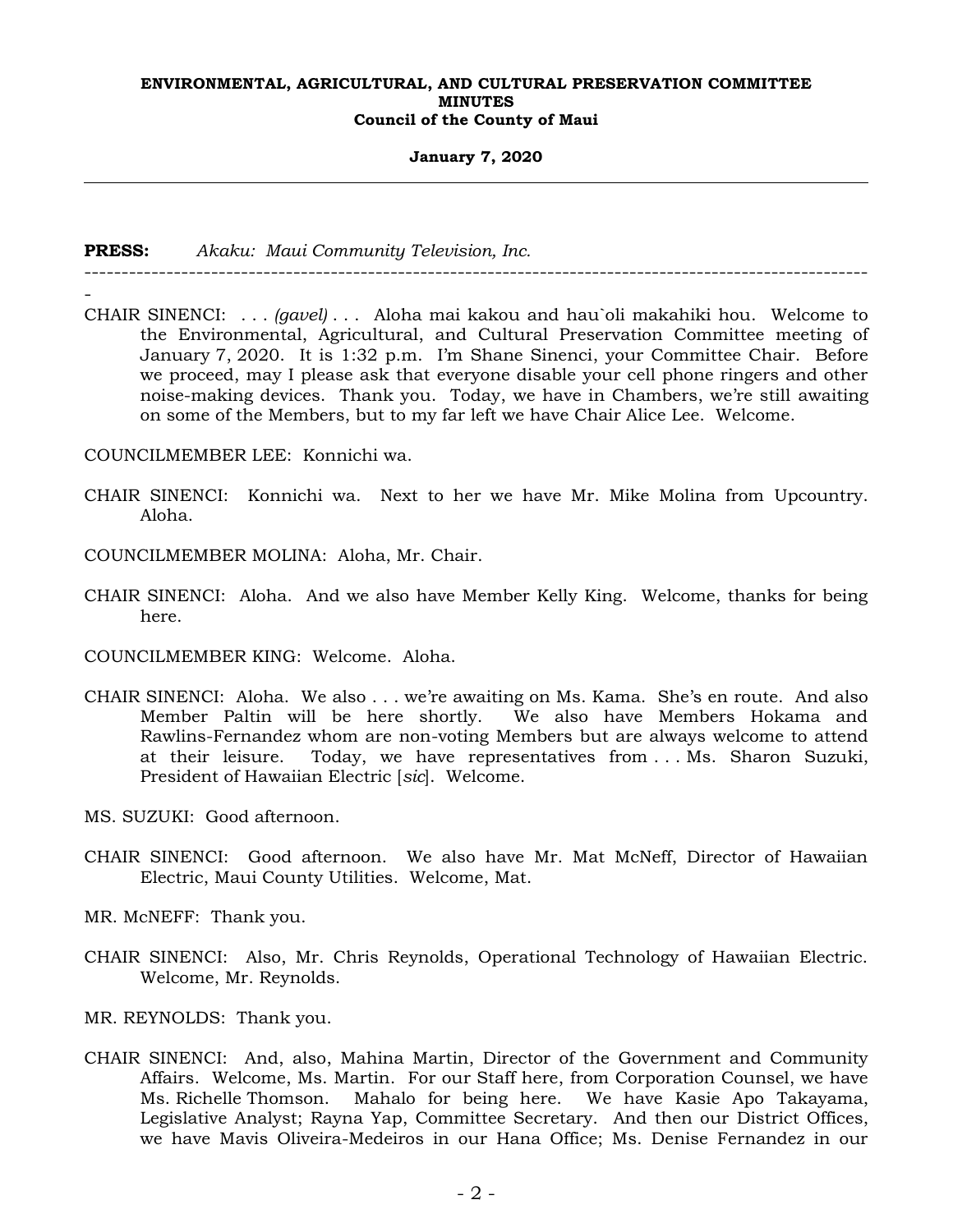#### **January 7, 2020**

Lanai District Office; and Ms. Zhantell Lindo at our Molokai District Office. Members, today we have EACP-17(4), 100 Percent Renewable Energy. And we'll begin with testimony today. For individuals testifying in the Chamber, please sign up at the desk outside the Chamber door. And if you're testifying from one of our remote testimony sites, please sign up with the district office staff. Testimony is limited to our item that's agendized today. And pursuant to the Rules of the Council, each testifier will be allowed to testify up to three minutes. When testifying, please state your name and the name of any organization you may be representing. Pursuant to the Rules of the Council, if you are a paid lobbyist, please inform the Committee. We have established a connection to our Council district offices. So, with that . . . oh, I wanted to welcome Ms. Tasha Kama our Committee Vice-Chair.

VICE-CHAIR KAMA: Good afternoon, Chair.

CHAIR SINENCI: Good afternoon. Thanks for being here.

VICE-CHAIR KAMA: Thank you.

#### *. . . BEGIN PUBLIC TESTIMONY . . .*

CHAIR SINENCI: So, Ms. Apo Takayama, would you like to call the first testifier?

MS. APO TAKAYAMA: Thank you, Chair. Our first testifier is His Highness Kaua.

MR. KAUA: Aloha.

CHAIR SINENCI: Hello.

MR. KAUA: I'm Highness Kaua, also representative, counselor, advisor, war captain, also becoming the premiere minister of God in Hawaii. So we're looking to be recruiting, like I said before, pertaining to environmental, which is our sky and our water and our land that we're on. So being Maui Electric and also Hawaiian Electric, you're on our land and you guys are here as a corporation doing business here under United States, serpent states. And snakes stay in Hawaii, illegal as it is. So because we are recruiting to be within our government, our kingdom government, remember this, I'm pure-blooded European, pure-blooded English, pure-blooded Asian, pure-blooded Kanaka. Pure, pure, pure as you all ladies, they can see each other right here and right now that it becomes to a real resolution. The real resolution is not but manmade claim to the land and the sky, it doesn't work that way. It only works within the Father's favor and that's it. So now we'll be known within the Kingdom territory, and we will be closing down roads. We're recruiting now, recruiting for the Kingdom of Hawaii. So I'm letting you know right now that we going do a campaign all the way to the year to state every single moment that there is pertaining to all us people and that's it because already, they doing things already. So, I love you guys and I see you guys later. Take care.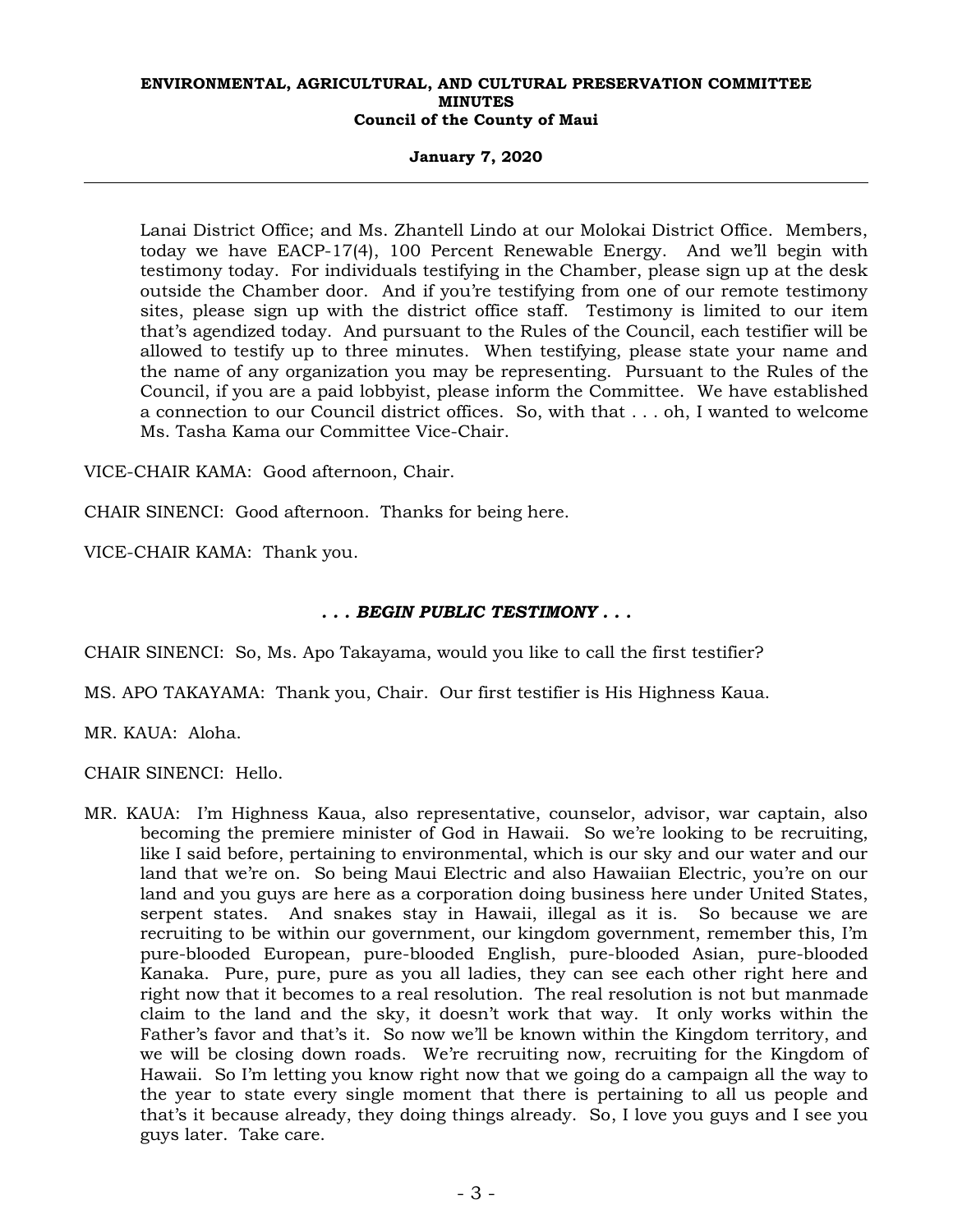#### **January 7, 2020**

CHAIR SINENCI: Mahalo, Mr. Kaua, and mahalo for providing us with some opening statements for our EACP Committee.

MR. KAUA: We'll be back again. Got to go.

CHAIR SINENCI: Mahalo nui.

MR. KAUA: Aloha. Oh, my hat.

CHAIR SINENCI: Ms. Apo Takayama, do we have any more testifiers in the Chambers?

- MS. APO TAKAYAMA: Chair, there's no further testimony from our district offices or in the Council Chamber.
- CHAIR SINENCI: Okay, mahalo. So, Members, seeing that there are . . . oh, we have one more, Mr. Law.
- MR. LAW: Jasee Law from Kula. I was wondering if all you brilliant people know what  $E=mc^2$  means.
- CHAIR SINENCI: Okay. Any scientists in . . . I believe it's Einstein's law, energy equals mass times the speed of light. Thank you, sir. Okay. Just for your information, FYI. Okay. So, Members, seeing that there are no more individuals wishing to testify, without objections I will now close public testimony.

COUNCILMEMBERS: No objections.

CHAIR SINENCI: Thank you.

### *. . . END OF PUBLIC TESTIMONY . . .*

#### **EACP-17(4) 100 PERCENT RENEWABLE ENERGY**

CHAIR SINENCI: Okay. So. our item today is EACP-17(4), 100 Percent Renewable Energy. And, so at the close of 2019, I agendized this item in the EACP Committee and we heard from members of the Administration what Maui County is doing to work towards 100 percent renewable energy. Today, in accordance with Rule  $\overline{7}$ (B) of the Rules of the Council, my intent is to receive a presentation from representatives of Maui Electric Company and Hawaiian Electric Company so that we may receive a similar update on a bit of a . . . at a larger scale. Each representative here today has specialized knowledge and experience, which will be valuable to our conversation on the agendized topic as they are prepared to update us on their progress and plans for achieving 100 percent renewable energy and other related matters for Maui County. If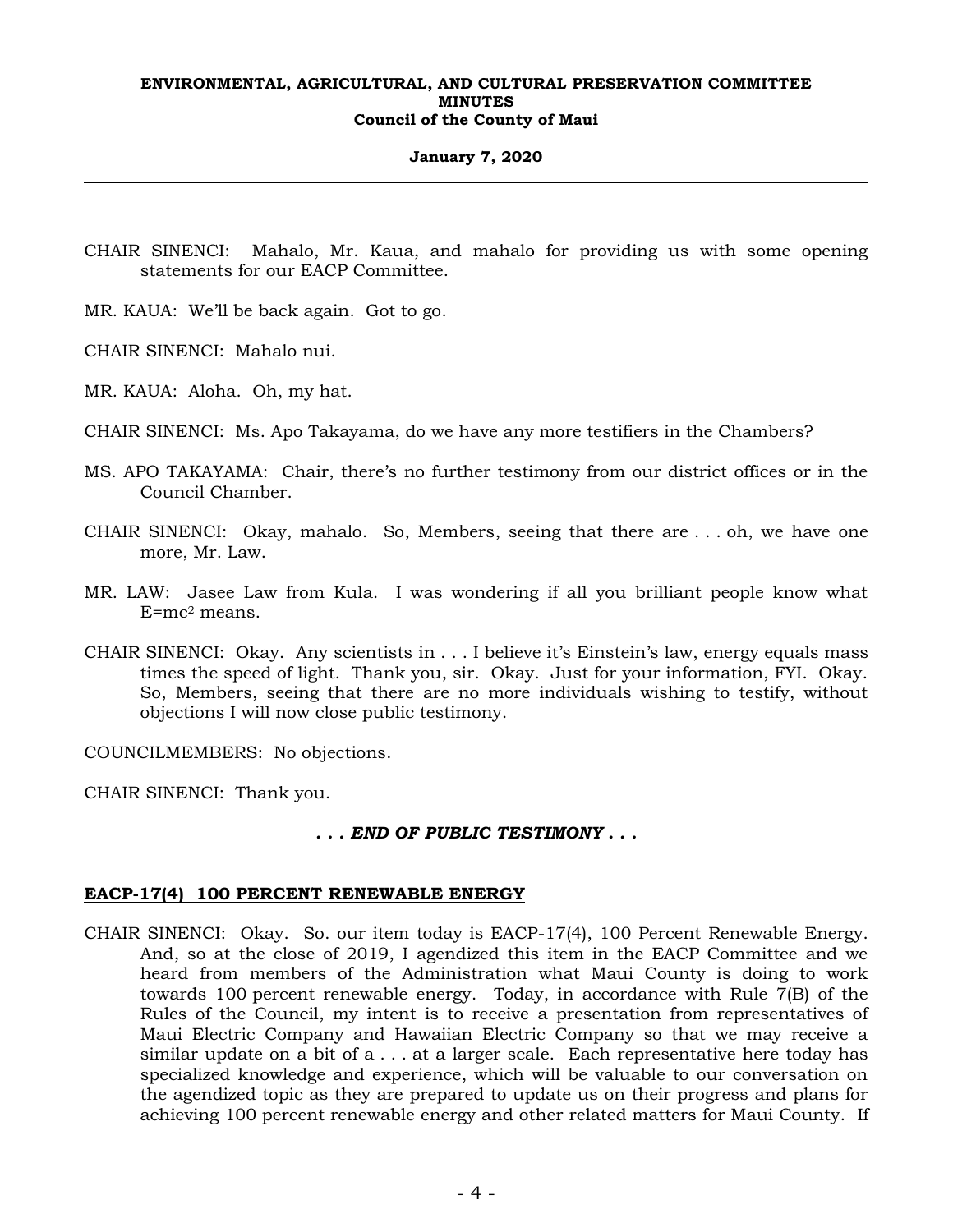#### **January 7, 2020**

there are no objections, your Chair would like to designate these representatives as resource persons in accordance with Rule 18(A) of the Rules of the Council.

COUNCILMEMBERS: No objections.

- CHAIR SINENCI: Mahalo, Members. I'll now turn the floor over to our representatives. And before beginning, may I please ask that you state your names and titles for the record.
- MS. SUZUKI: Good afternoon, Chair Sinenci and the Members of the Environmental --

CHAIR SINENCI: Good afternoon.

MS. SUZUKI: --Agricultural, and Cultural Preservation Committee. I'm Sharon Suzuki, Hawaiian Electric's President of Maui County and Hawaii Island Utilities. Joining me today are Mahina Martin on my far left, Director of Government and Community Affairs; Mat McNeff, next to me, Director of Maui, Molokai, and Lanai; and Chris Reynolds, to my right, Director of Operational Technology. We'll be sharing what we've been doing to transition to 100 percent renewable energy future and what we're doing to transform our business in a way that we can serve our communities and our customers on five separate island grids. It's really an exciting time for us, because a lot of this has not been done before. And it's exciting not just as an operating power utility but we're really involved in engaging in energy discussions with stakeholders, our communities, testing emerging technologies and working on public policies to help get us to that future, renewable energy future in the coming decades. We will begin with a formal presentation followed by a session for questions and answers. So, at this time I'd like to turn the program over to Mahina.

## *(PowerPoint Presentation)*

MS. MARTIN: So, as you may be aware, we've been around for a while. We are actually celebrating our 99th year of serving Maui, Molokai, and Lanai; but few people know that we actually have ali'i roots. And we like to tell this story because it's such an unusual trivia in an aspect of our history we're quite proud of. King Kalākaua, in the 1800s, had heard about Thomas Edison and took a voyage to, at the time, the Mainland to learn a little more about this thing called the electric light bulb and how electricity was made. And in 1881, it made its appearance here on Maui. In fact, making Maui the first place to actually have electric lights demonstrated in Hawaii. In 1886, 'Iolani Palace become the first royal residency in the entire world to actually be lit up by this new thing called electricity. And for Maui Electric, we opened our doors and began business here in 1921. And today, as we enter 2020, you know that we've transitioned to using one name from Maui Electric to Hawaiian Electric as a front name. It's a way for us to align our operations. It allows for best practices for greater efficiency. And, as important, it reflects not just the name Hawaiian Electric that we're a company that does business in Hawaii, but we're actually of Hawaii; and that's an important part for us, the fact that we serve five islands here in our state. We are, you know, proud to be of Hawaii. Our employees are generationally part of Hawaii,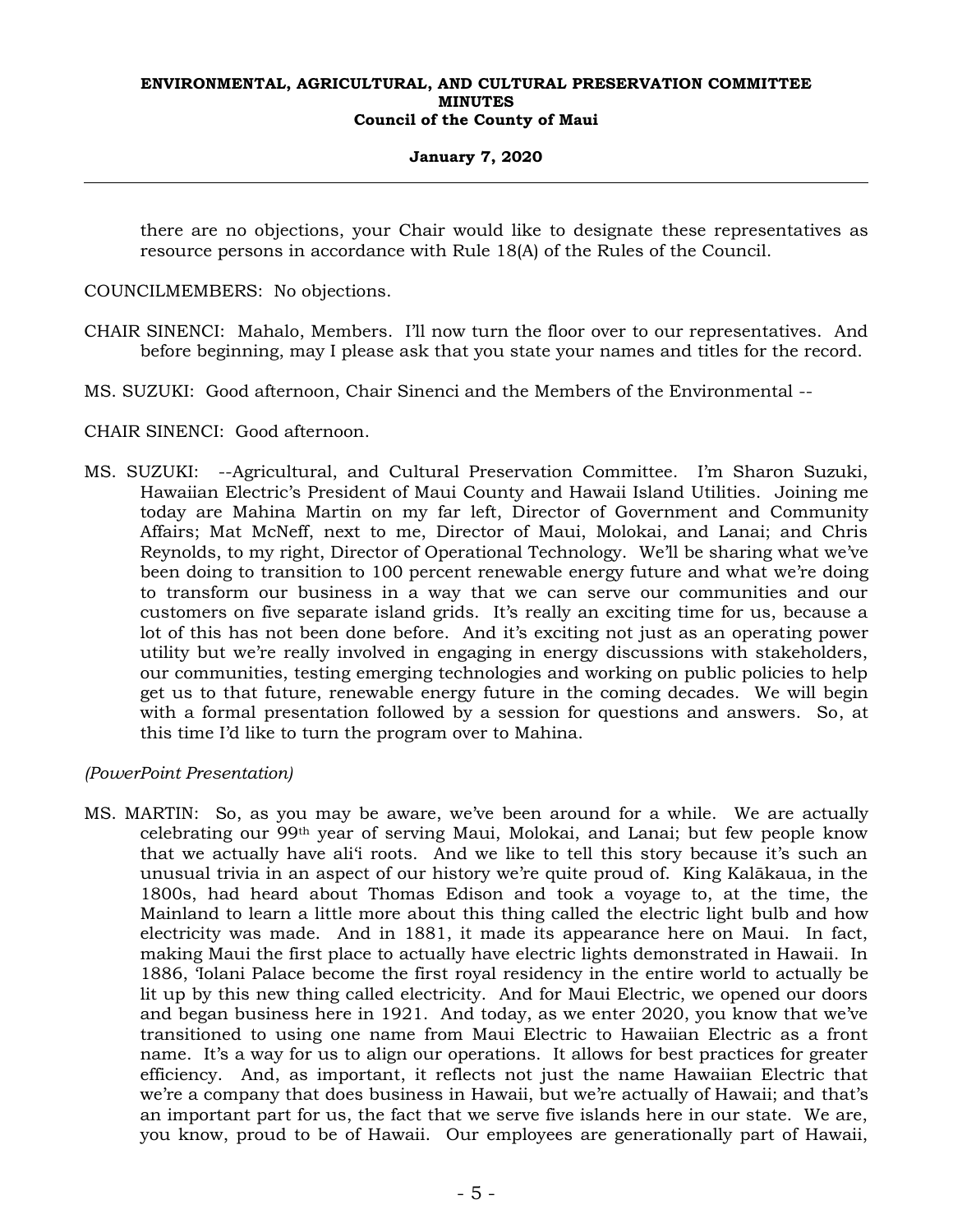**January 7, 2020**

and so we're proud to recognize that and celebrate that as we become . . . using a common name of Hawaiian Electric. As a utility, we serve 72,000 customers both residential and commercial. The breakdown you see on this screen and in the handout offered to you today: on Lanai we have 1,700, while Molokai we serve a little over 3,000 of our customers there, and on Maui the vast majority of our customer base is here at a little over 67,000. We're regulated by the three-member Public Utilities Commission as an investor-owned utility. We are a company that serves . . . there are three islands with 350 employees. And as I mentioned earlier, we have generations of families that have worked through us: uncles, cousins, but fathers, moms and their children have come through as employees as well. I don't have to tell you that Maui is experiencing immense growth and aside from over 45 projects being expected here, you know, our population is growing. We went from 71,000 just in the '80s and as you can see by the State DBEDT's projections in 2045 we are well . . . projected to be reaching well over 200,000 residents here on Maui. Of the 45 projects expected energy demand, energy use will increase as we can imagine. We noted a few here. They're known throughout our island. There is Maui Business Park as well as Kihei High School and we have developments both in the commercial side, the resorts, as well as residential subdivisions and neighborhoods coming up over time. One thing that I'd like to point out that's changing is also the lifestyle use. We are not the same community. We are not the same society or consumers of power, so everything is so dependent on power that when we talk about providing energy, we really are affecting the lifestyles of our community and our businesses. Today you're going to hear how we're taking steps moving towards creating a more renewable energy future and we wanted to share with you a little bit about what guides us. There are, you know, electricity and providing it and generating it is very complex, but what's important to us, that we know allows for us to not just be a successful business but meet the current needs, is that as we're moving forward renewable energy is becoming our first option. We're doing our best to ensure that we can meet that future need and transform accordingly. But transformation means it will include everyone. It cannot just be us. There's so many breakthroughs happening. If we advance too quickly, we must be thoughtful and mindful of all things considered because today's decisions must make use of the best available today but breakthroughs coming up in the future as well, modernization, making sure that our lights stay on, and, of course, addressing the issues and the needs of climate change. Clearly there is no perfect choice but if we stay diligent on these planning principles, we intend to do our best. When we're talking about meeting a renewable future there are so many different challenges. Many people know electricity to be just go to the light switch, flick it on and power comes on. But what's behind that and making that transformation and changing to 100 percent renewable future is really a lot of different factors and just to raise that for the attention of everyone, you know, really we're looking at the issues behind cost and the impacts of land use. It's quite complex. When we're talking about cost, you know, we say renewable energy can bring cost savings and there's an expectation that maybe customer savings will be immediate. You know, you put up the project and costs will go down. It's a little more complicated than that certainly. These are large investments. New emerging technologies are being used and addressed. With the need for changing to large scale renewable energy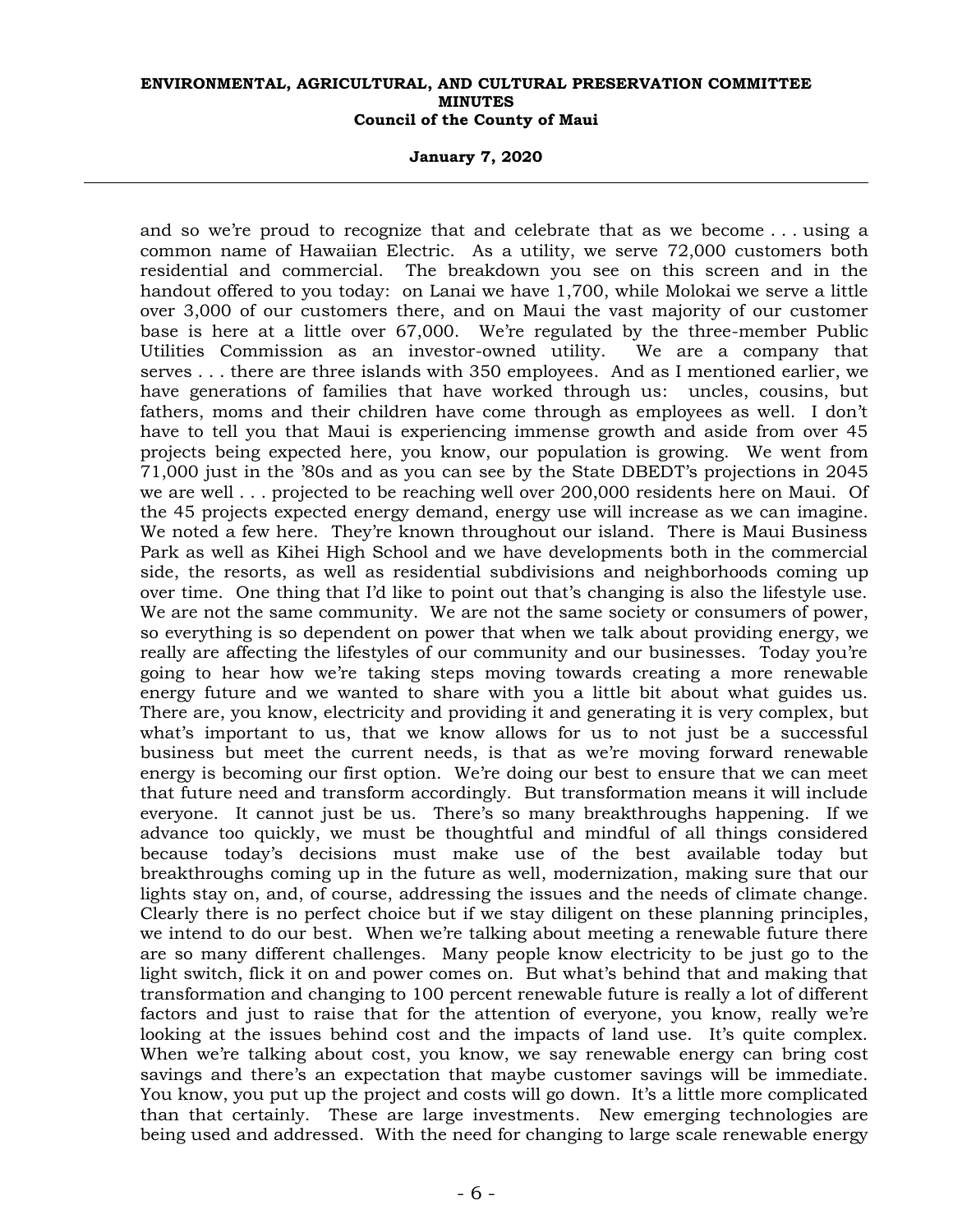#### **January 7, 2020**

projects, land use requires, large land use is required. So, we are starting to see projects coming in that are being proposed and it's necessary that they actually use land mass that's going to be more than most of us have seen in our recent past or in our past. And one consideration for us always is the impact and the acceptability to our customers and our community that we serve. There are many things to consider. The environment, its proximity to community, is it reasonable, what kind of technology is being used, and what is the cost. Can the public accept those changes as we make this transformation? And few people understand the complexity of our regulatory requirements as well as the operational and technological requirements. We must also ensure that we can do this safely and reliably and we must also meet the requirements of the State Public Utilities Commission, a three-member body that serves as appointees of the Governor. I am going to turn this over to Mat who is going to talk a little about exactly how do we keep our islands powered and a little bit about our operations.

MR. McNEFF: Thank you, Mahina. Okay. So, a few definitions before we get started. So, one megawatt is a term of power that we use frequently and it's enough to power about 100,000 compact fluorescent lights or about 800 average homes on Maui. And one megawatt hour is one megawatt over the duration of one hour and that's a measurement of energy. So, about how much energy do we use on Maui? We use about 20,000 megawatt hours per week and the highest peak that we saw last year or the instantaneous highest demand was about 209 megawatts. For Molokai and Lanai, they are both similar-sized grids, they use about 600 megawatt hours per week and the peak was just about six megawatts for both of those islands. For Maui, we have about 250 megawatts of firm generation. And firm generation is generation that we can call on anytime and we have control over and then we also have as-available generation. And that's generation that's typically dependent on some resource such as wind or solar, and energy is only produced when that resource is available. So, again about 250 megawatts of firm generation on Maui. Most of that is at the Maalaea power plant, about 212 megawatts. We have, you know, about 34 megawatts at Kahului power plant and two megawatt units in Hana. As far as as-available, we have about 51 megawatts of wind power at Kaheawa 1 and 2 and Auwahi, the one on Ulupalakua is another 21 megawatts. That's a total of 72 megawatts of wind. We have two, just around three megawatt solar facilities. One in South Maui and one in Lahaina and then we have over 100 megawatts of privately owned rooftop solar. For Molokai, we have about 12 megawatts of firm generation; that's at the Palaau power plant. And for Lanai, we have about 9.4 megawatts at the Miki Basin power plant and a combined heat and power unit at Manele Hotel. As far as as-available on those islands we're working with Molokai New Energy Partners for a 2.7 megawatt solar plus battery facility on Molokai that's currently awaiting construction. And then on Lanai we've had a 1.2 megawatt solar facility for a while. And combined, both those islands have about three megawatts of rooftop solar. So, as several have mentioned today, you know, our goal is to get to 100 percent renewable energy by 2045, and by 2020 the goal was to get to 30 percent. I am happy to say for Maui County, and these are actually 2018 numbers, we were at 38 percent renewable. And, you know, 38 percent is what we averaged over the 2018 year, but occasionally it's even higher than that.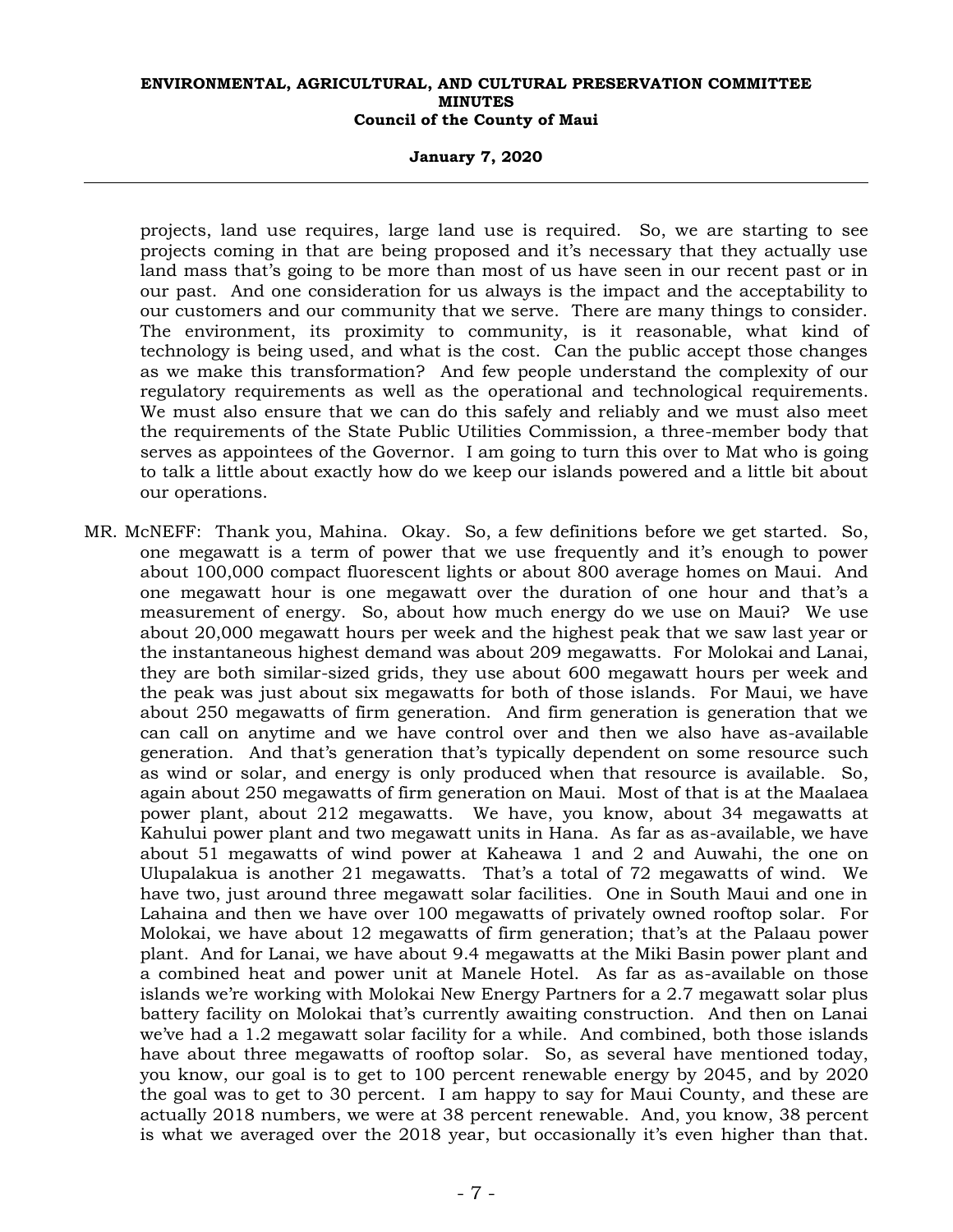**January 7, 2020**

You can see for some time in April we were at 80 percent renewable. So, you know, because a lot of the renewables is as-available, it kind of depends on whether it is windy and sunny. And just to put that in perspective, so in 2007 we had about 370 rooftop solar PV systems; and compare that to 2019, where over the five islands we had about 80,000. You know, and so I mentioned, we had about 38 percent renewable RPS in 2018. In 2007 it was about 14 percent. So, we've really come a long way in the past decade and we're not stopping there. We've taken actions in the last few years to get us to the next level. So, in 2016 we asked major landowners across the County if they would be willing to have renewable energy facilities on their land; and in 2017, we issued a request for proposals for additional renewable energy. Out of those requests for proposals we signed two purchase power agreements for two different facilities, both PV both with batteries. One is a 60-megawatt facility in Central Maui and the other is a 15 megawatt in South Maui. And then just last year we issued another request for proposals, this one Maui, Molokai, and Lanai. So, this is one of the two projects that came out of the 2017 RFP. This is the AES facility. It's a 60-megawatt solar facility and we anticipate this to, you know, reduce the amount of fossil fuels we need to burn every year. We're going to purchase the electricity at eight cents per kilowatt hour and it's planned to start construction this year and be in service no later than 2022. The other, the 15-megawatt facility in South Maui, is currently still undergoing the regulatory process. And you know, all of this increase in renewable energy means we burn less fossil fuels and that means, you know, less greenhouse gasses and prices are more stable. You can see we've already hit our 2020 target of a reduction of 16 percent in greenhouse gas emissions and we hit that in 2014. And then you guys have probably heard that we're planning on retiring the Kahului Power Plant by 2024. That's about 34 megawatts of firm generation and part of the RFP we requested last year was to replace that energy. You know if . . . we asked for about 295,000 megawatt hours per year. And if that were to be all solar it would be about 700 acres of solar panels, you know, or approximately 14 War Memorial Stadium complexes. Okay, now I will hand it over to Chris to talk about modernizing the grid.

- CHAIR SINENCI: Mr. Reynolds . . . did any of the Members have any immediate questions or would you guys like to wait until the end of presentation? Okay, we'll wait until the end. Mr. Reynolds?
- MR. REYNOLDS: Thank you, Mat. Our grids are evolving as we transition to a renewable energy. To ensure that our existing systems remain safe and reliable, we're automating more equipment, we're deploying advanced protection devices and we're collecting more system data to enable future improvements. We are continuing to develop, we are continuing development of an integrated grid plan with input from six working groups that will have a more comprehensive outcome than if we were to do it alone. The IGP process, integrated grid planning, consists of a stakeholder council; a technical advisory panel; four groups focused on distribution planning, forecasting, resiliency and market analysis. Still, our system is at risk. And one of our biggest risks is vegetation. We have a number of outages due to trees, trees and branches coming into our equipment. Last year we spent \$3.2 million on Maui, Molokai and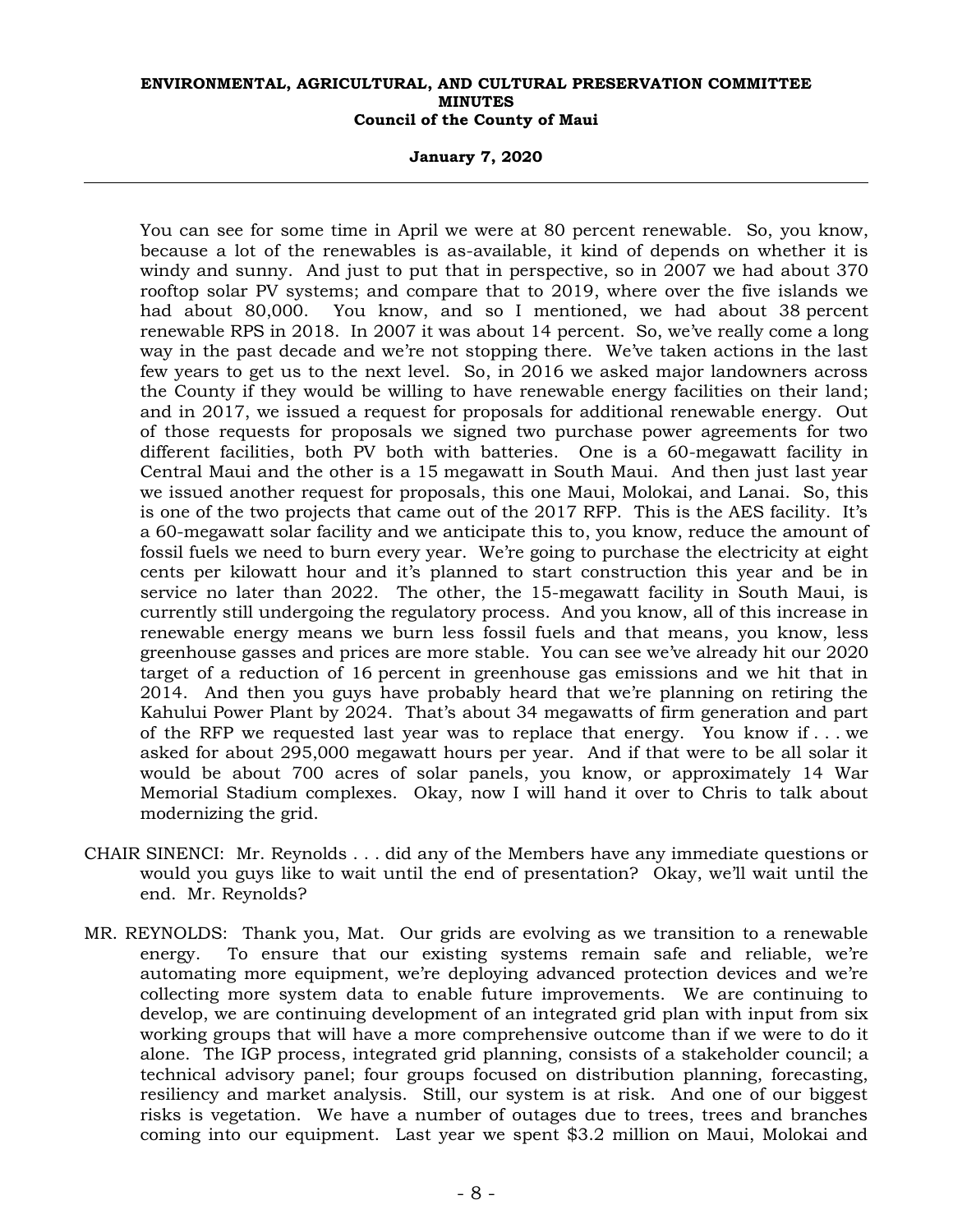**January 7, 2020**

Lanai clearing vegetation and keeping it away from our existing equipment. We are working on strengthening our system. Aside from just doing our normal poles, overhead wires, and underground cable replacements, we are piloting a new type of aerial cable which is insulated. We've installed it up in the Olinda/Piiholo area where there is outages typically due to trees coming down across our lines. From this picture you can see a tree kind of laying right across the lines; but since this cable is insulated, customers up there power stays on and we were able to go up there when we need to and clear that tree safely. This was installed in 2019 and it was a success and now we are looking at deploying it in West Maui and on Molokai, East End. Wildfire is another big risk to our system. As we've seen in the past couple of years, there has been extensive damage on Maui alone. So basically we are taking steps to mitigate wildfire risks through the use of drones to survey the areas. We participate in a wildfire task force with State, County and private agencies. We use the application of fire retardant on our poles. We maintain firebreaks and we remove the fuel that is used to feed into the fires such as downed trees and brush. With that I'd like to turn it over to Sharon.

- MS. SUZUKI: Okay. Thank you, Chris. So, in closing, you know, we've been working in collaboration with the County, the State, our community and our customers and we certainly look forward to doing more of that as we move forward to a renewable energy future. And we're very proud to be part of the Maui County community. Like Mahina said, nearly a century, right. So, we provide safety training to the Police, the Fire, Public Works, as well as taking it into the schools through our safety education program. And we also believe in giving back to our communities. So, Maui Electric gives charitable contributions on the order of \$150,000 a year to non-profits to help in different areas. And through fundraising and payroll deductions, our employees contribute 60,000 or little more every year towards Maui United Way that supports many agencies that support those who are in need. We also spend about \$10 million here locally on goods and services. And last year we had an annual franchise tax that was provided to the County on the order of \$8.9 million. So, we really appreciate working with everyone in the community, working with all of you. We appreciate the support of the Council and the Administration and we certainly look forward to many more years of collaboration. So, this concludes the formal presentation part of our program and we'd like to open it up to questions.
- CHAIR SINENCI: Mahalo, Ms. Suzuki, and Chair would like to recognize Ms. Yuki Lei Sugimura.
- COUNCILMEMBER SUGIMURA: Good afternoon, Chair.
- CHAIR SINENCI: Welcome. We had a question from Chair Lee.
- COUNCILMEMBER LEE: Thank you. Sharon, could you explain that \$8.9 million again, franchise tax?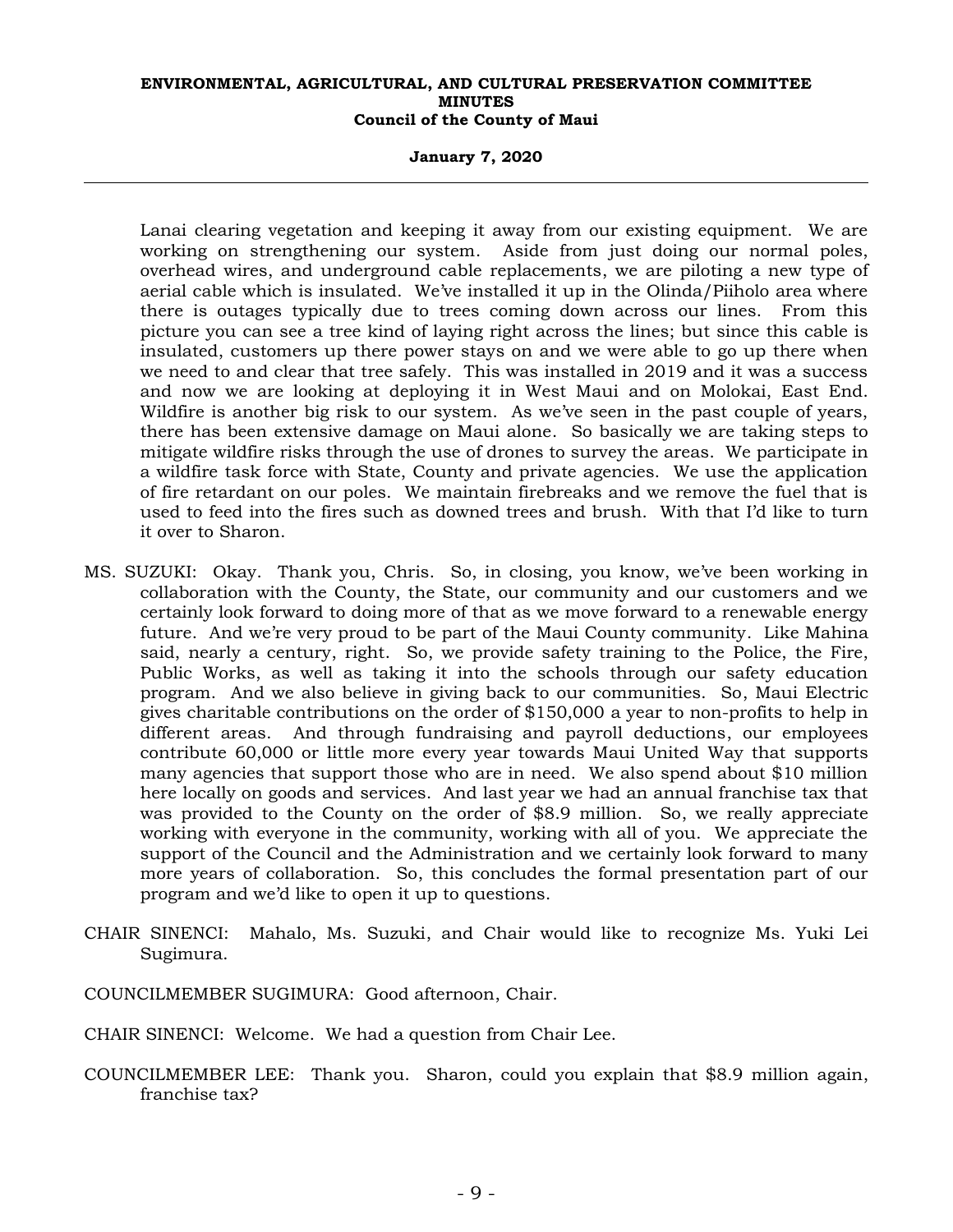#### **January 7, 2020**

- MS. SUZUKI: So, we collect franchise taxes for the State, the Public Utilities as well as for the County, and that was last year we collected \$8.9 million that goes towards you folks . . . or to the County to fund programs.
- COUNCILMEMBER LEE: To the County General Fund or what part of the County?
- MS. SUZUKI: I don't know exactly where in the County it goes. So, actually the franchise tax is in lieu of us paying property taxes.

COUNCILMEMBER LEE: I see. I see. Okay. Thank you.

- CHAIR SINENCI: Thank you, Chair Lee. Member Molina?
- COUNCILMEMBER MOLINA: Thank you, Mr. Chairman, and good afternoon and thank you for the presentation. Just a quick question on the Kuihelani Solar project that will provide clean energy to 27,000 homes and Paeahu Solar which will serve 7,300 homes. The homes that these projects are expected to benefit, will they be chosen countywide or are they specific to any particular area on the island?
- MR. McNEFF: So, the energy will just feed into the grid so everyone will benefit from that electricity. Both the renewable aspects as well as the, you know, the lower price will be factored into everybody's. . .
- COUNCILMEMBER MOLINA: Okay, so, but the homes itself are there any specific area you're targeting?

MR. McNEFF: No.

COUNCILMEMBER MOLINA: Just countywide then, yeah?

MR. McNEFF: Yeah.

- COUNCILMEMBER MOLINA: Oh, okay. And then what kind of savings will the households potentially could realize from these projects?
- MR. McNEFF: I am not sure. Yeah, we can get back to you.
- COUNCILMEMBER MOLINA: Yeah. So basically they have a smaller electric bill then after all of this, I assume, right?
- MR. McNEFF: Kula households, is that what you asked?
- COUNCILMEMBER MOLINA: Well no. You know, the savings at, you know, from this project --

MR. McNEFF: Yeah.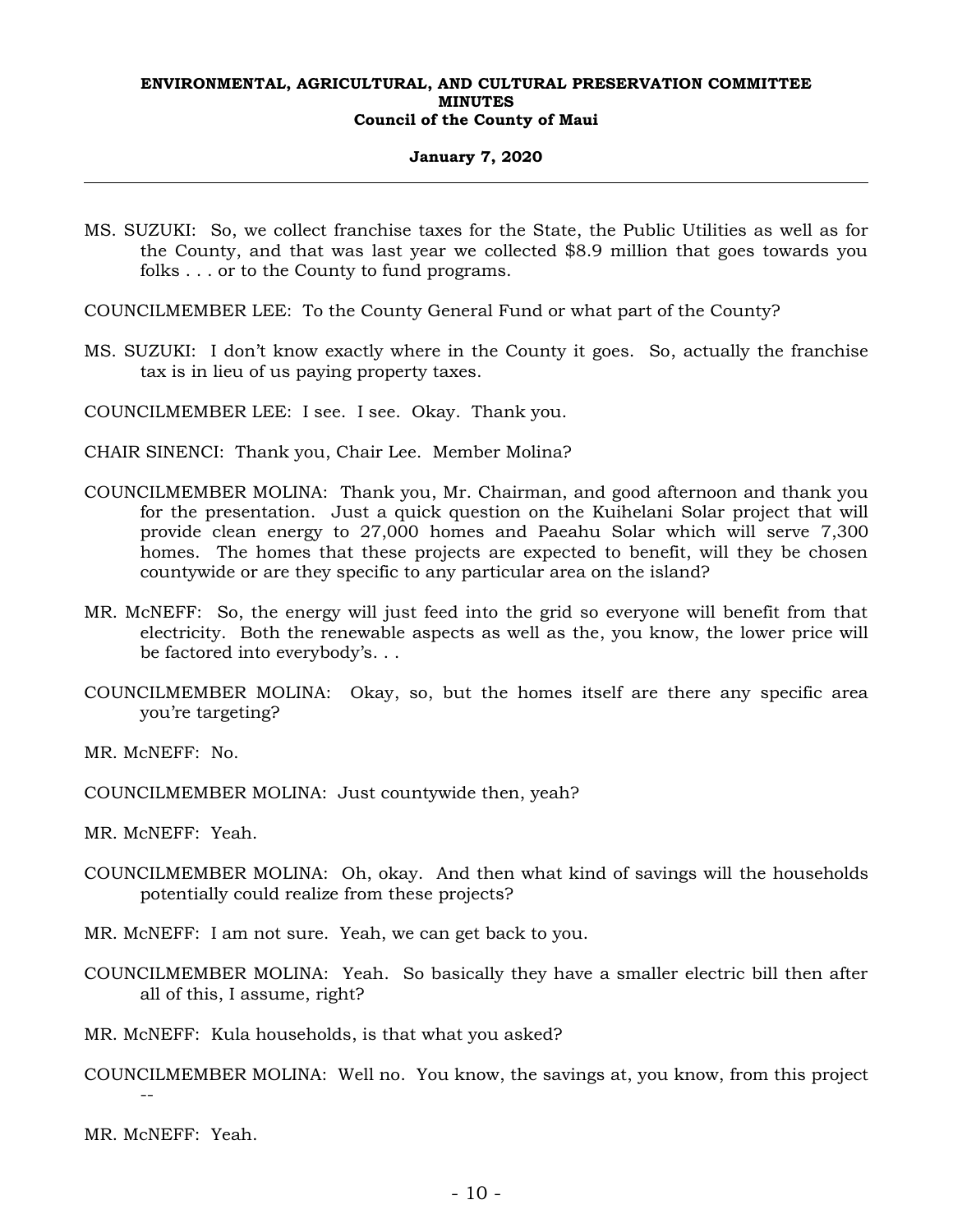#### **January 7, 2020**

COUNCILMEMBER MOLINA: --the savings benefit that these households . . .

- MR. McNEFF: Sure. And so any purchase power agreement that we enter into we do sort of a long-term forecast - 20, 25 years; and that takes into account what the fossil fuel price is forecasted to be and that's how we calculate what the savings will be over that time. So, I mean it has to be that it will show savings to the customers for us to enter into a contract.
- COUNCILMEMBER MOLINA: Okay, good to see the end result of the savings. Also I just wanted to say thank you on behalf of my staff too, I guess, we did get a call out from a citizen in the Haiku area concerned about, I guess, a tree branch matter and power lines and you guys were just right on it really fast so I want to thank you for that. Chair, I have a couple more questions, but I will yield the floor and --

CHAIR SINENCI: We'll do a couple rounds.

COUNCILMEMBER MOLINA: --we'll do a couple rounds. Yeah. Thank you.

CHAIR SINENCI: Thank you.

MS. SUZUKI: I'd like to clarify your question about the number of homes. We use that as a way to gauge. It's the total. . . the energy used by that many homes or that would be the equivalent energy used by that many homes is what the size of the project is. So, it's a way for us to try to translate the megawatt hours into something that more people and residents can understand.

COUNCILMEMBER MOLINA: Thank you.

MS. SUZUKI: Does that help?

COUNCILMEMBER MOLINA: Yeah.

CHAIR SINENCI: Okay. Thank you. Member King?

- COUNCILMEMBER KING: Thank you. I'll try to keep it to just a couple so you can go back to another round. But thank you for being here. It's always great to see the faces from MECO. I am trying to wrap my head around how we are going to identify you as separate from Hawaiian Electric now that you are all one big company. Are you going to have an Hawaiian Electric Maui, Hawaiian Electric . . . anyway that's part of the question but I also wanted to . . . I just visited with Kelvin Kohatsu over the holidays, and is he going to continue to oversee all the fleets on all islands then?
- MS. SUZUKI: Yes, to the second question. Kelvin is our Director over fleet operations for Hawaiian Electric and covering all, serving all five islands. So, yes, he will continue in that role. Our name is we want to brand it Hawaiian Electric so technically we're still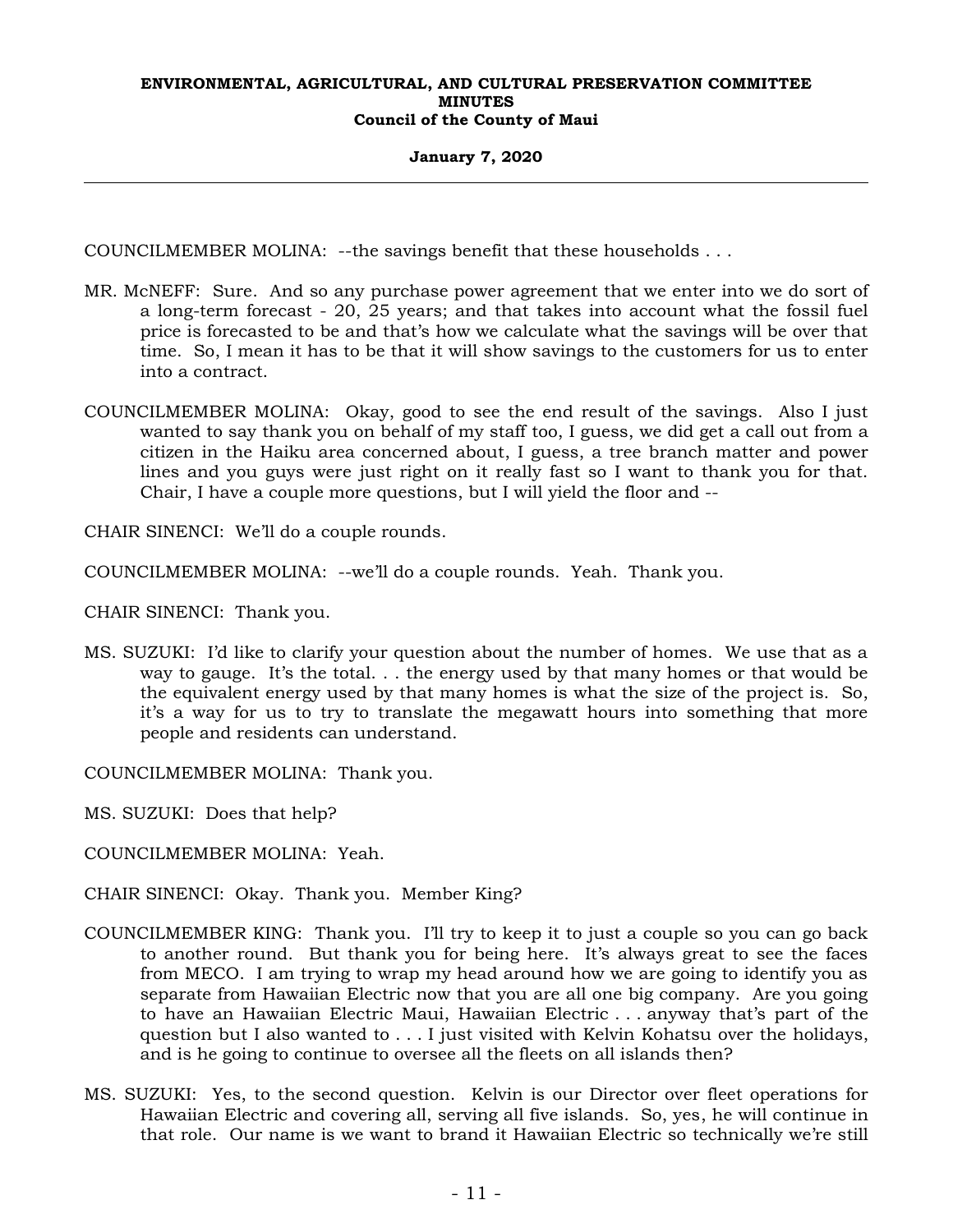#### **January 7, 2020**

separate legal entities doing business as Hawaiian Electric; but we wanted to use, I think Mahina mentioned it, to show the unity across the five islands that we serve. And we're sharing more and more resources, finding more consistent procedures, policies. And I think the big one is to leverage the economies of scale by having same standards, same type of equipment, right, when we purchase items so we can bring more savings to all of you and our customers.

- COUNCILMEMBER KING: Okay, so when we talk about it, it will be Hawaiian Electric, you won't be using MECO anymore?
- MS. SUZUKI: Get away from that.
- COUNCILMEMBER KING: Okay. And I had a couple of other questions. One was when you are talking about firm generation versus as-available, at what point are we going to transition solar with, you know, the battery solar into firm? Or will it ever be considered firm power?
- MR. McNEFF: I think as we get more and more of it, it will be, in fact, you know, all of the solar facilities that I talked about since the 2017 request for proposals required to have batteries for four hours. You know so, it's definitely making it more and more firm. You know there still are some services that firm generators provide that inverter-based generators don't, aren't quite there, and whether those inverters evolve to provide those services or we add additional pieces of equipment to provide those services, you know, is yet to be seen but --

COUNCILMEMBER KING: Okay.

- MR. McNEFF: --we're definitely getting there.
- COUNCILMEMBER KING: Oh, okay. So, we're not quite there yet. That was one of my questions. And then the other thing I wanted to bring up is kind of more of a comment but I really wanted to thank you folks for where you've gotten to because when the Hawaii Clean Energy Initiative was passed back in 2007 I think it was, and everybody was saying we can't set these goals for 70 percent reduction because we don't have a plan. But we set the goal and then you guys came up with a plan and then the same thing happened when Governor Ige got into office. He went to a 100 percent renewable by 2045 and everybody said the same thing and, you know, even the Hawaii Energy Policy Forum which I was on at the time was pushing back against it. Well, we have to have a goal in order to develop the plan so that goal . . . you guys are ahead of where you need to be to reach that goal and I think that just, that's kind of proof that, you know, if we don't set the goals we're not going to get there because people said that the Hawaii Clean Energy Initiative was crazy and now we're way past that. So, I just kind of wanted to make that comment that I really appreciate . . . I also think that we should look at trying to move up even quicker if we can because, you know, now that we have our Climate Action Committee and we're looking at 2045 we're done. You know we're going to get there in 2045 but if we don't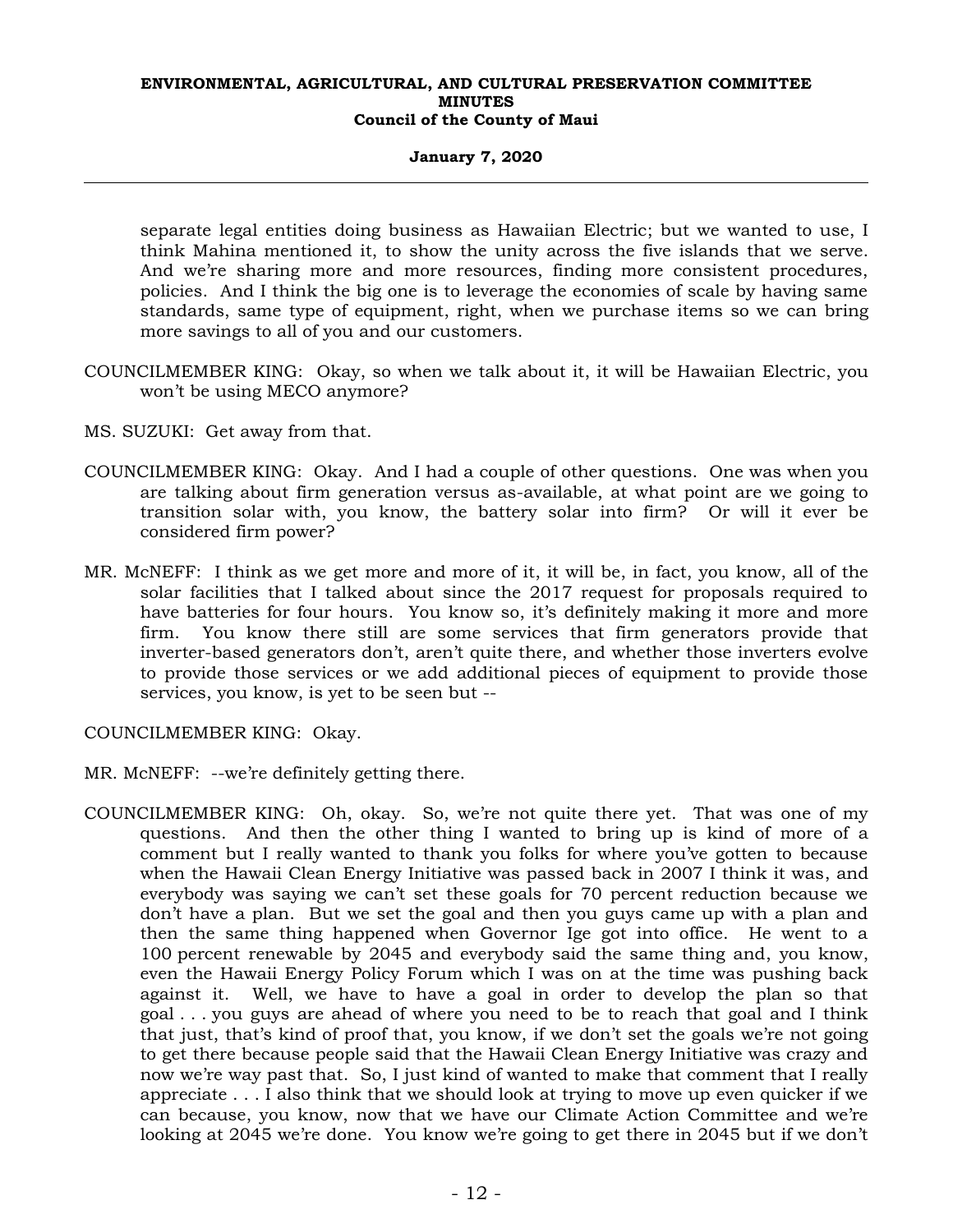**January 7, 2020**

get there sooner we're going to be in major, having major problems in 2045, so I just support whatever you guys can do to get there faster and thank you for putting that effort in. And I think one of the things that really impressed me about the electric company is that when that goal was set for 100 percent, as soon as it made it into State statute, you guys start going. It was like there was so much talk about, you know, we can't . . . if we don't have a pathway there we can't set that goal. Once that goal was set then you guys started working on the pathway so that's how we're going to get to what we need to get, is people understanding that we don't have to necessarily know every step of the way when we set a goal. We have to set the goal first and then figure out how we're going to get there. Thank you, Chair.

CHAIR SINENCI: Thank you, Member King. Member Sugimura, you had any questions?

- COUNCILMEMBER SUGIMURA: Thanks. Nice to see all of you here in force. Appreciate your good work as everybody is saying and I'm wondering about the, what's happening with the Hitachi JUMPSmart Maui and electric vehicle and where are you, I guess I can't call you MECO anymore, but HECO on it, with the evolution of the electric car?
- MS. SUZUKI: So, the JUMPStart [*sic*] Maui program ended and the electric vehicle charging infrastructure is owned currently by Maui Economic Development Board and they had an Operating Agreement with Hitachi America which ended at the end of last year in March. So we had proposed to take over four of the charging stations and we had some . . . it is subject to the Public Utilities Commission approval so that's where it's at. We are awaiting approval from the PUC.
- COUNCILMEMBER SUGIMURA: So is, are you as an organization planning to push the electric car aspect of that program? I mean not that Hitachi's gone but, do you have a plan to put up more charging stations or are you just . . .
- MS. SUZUKI: I guess, yes, because we filed as Hawaiian Electric for all five islands an electrification of transportation road map. I can't remember exactly when that was filed. I think it was early 2019. So, that set forth kind of a path forward for us to . . . and it's not necessarily for us to own, right, but it also identified a need for a kind of backbone infrastructure on the different islands and I think it was pretty agnostic to who would own that infrastructure. So, our proposal to take over the charging infrastructure is aligned with that, but I guess it's not necessarily for us to own all of them. It's open to others to install and own charging. Of course, it's to encourage, you know, the benefits of electric vehicle adoption in our islands where maybe the mileage or distances that we travel are very suited to electric vehicles, especially with the ranges increasing and, of course, it's clean transportation and to the extent that electric vehicles can be charged in the middle of the day when there is an abundance of photovoltaic energy available, it helps us to integrate more renewable energy into the grid. So, it's kind of a win-win for . . . in many aspects.
- COUNCILMEMBER SUGIMURA: That's good to hear. I wondered. I know the amount of energy that Hitachi had put in and the amount of resources that they brought here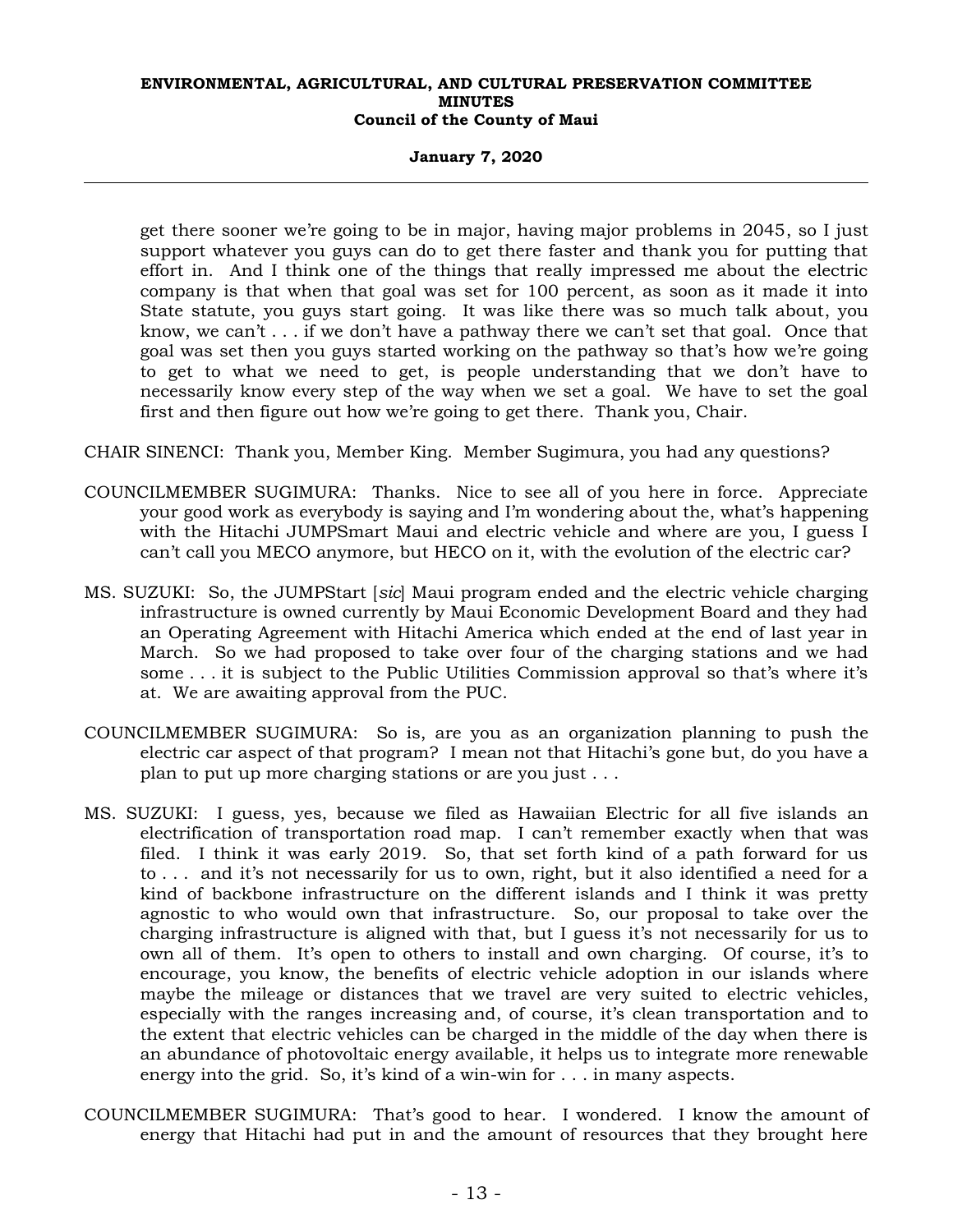#### **January 7, 2020**

and then when they left it was oh, scary, who was going to, you know, it's really an expense and I kind of naturally thought it would probably be, you know, you. So, you're picking up some and Maui Economic Development Board is basically carrying the load for the rest?

- MS. SUZUKI: It would be transferred back to the property owners and left up to them on what to do with the infrastructure. And the four locations we selected or proposed are . . . we think are strategically located across the island, so Lahaina, South Maui, Central, and Upcountry.
- COUNCILMEMBER SUGIMURA: Yeah, I would love to see that all develop into more but it's going to take a lot. So, thank you.
- CHAIR SINENCI: Mahalo.
- COUNCILMEMBER SUGIMURA: I'll yield.
- CHAIR SINENCI: Mahalo. Vice-Chair Kama, do you have any questions? I have a question. So, Hawaii Electric has been in the news of late and there was two articles that came out in the paper regarding Hawaii Electric. The first one talked about the Pulama Lanai's interest in buying the Lanai's electric utility and the second was about geothermal energy on the Big Island. So, I just wanted to ask if anyone had any comments about that expansion albeit on other islands?
- MS. SUZUKI: Sure, I would be happy to take that. So, first for Pulama Lanai, they have expressed interest in the possible purchase of the utility on Lanai only and that's because their . . . it aligns maybe with their next step after doing a couple micro grids at major locations like the Manele and the Koele Resorts. And we're . . . it's really in the very, very early stages so they've expressed interest. We're in exploratory discussions at this point so the timeline is very, you know, unknown. On the, your second question about Puna Geothermal. So, Puna Geothermal closed with the lava eruption on Hawaii Island in 2018, right, yeah '18, so we worked with PGV to work on a rebuild agreement because they are interested in coming back online. So, what was announced was the amended and revised purchase power agreement between Hawaii Electric Light and Puna Geothermal. It's at a lower rate and includes an expansion portion, so with the expansion portion I think it was about, subject to check, \$13 per month savings beginning in 2022. So, the purpose of renegotiating was to try to lower rates to the Hawaii Island customers. Given that through our request for proposal process we're seeing very competitive renewable energy rates to buy the energy from these third-party providers, so that was I think what we announced in the release. Are there any further questions?
- CHAIR SINENCI: Mahalo for that. Chair Lee has a question.
- COUNCILMEMBER LEE: Thank you, Mr. Chair. I was just wondering if, do you have new technology to make renewable energy like the PVs more affordable to affordable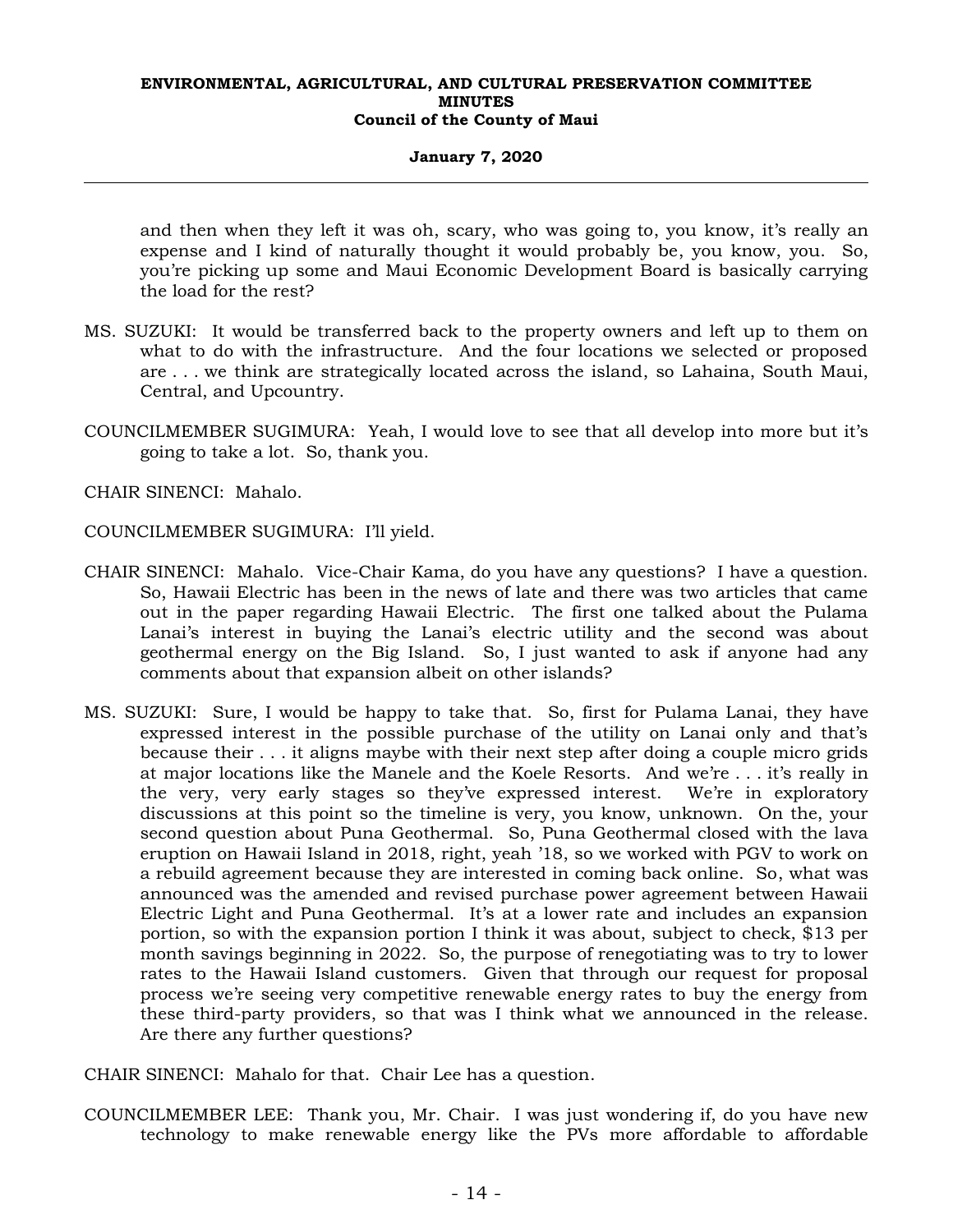### **January 7, 2020**

homes? Like for instance maybe what the average person buys now something to a lesser degree but still renewable as, so do you have a product like that or do you have like in for a housing, sometimes we save money through clustering the housing. So, do you have like a grid that people can share or something like that or can the County put in basic infrastructure to help subsidize the energy for those homes?

- MR. McNEFF: So, with the first part, we don't have any technology that, you know, is a lesser form or anything like that, but prices, I mean as PV prices continue to drop so, I mean they are getting lower all the time just by the nature of, you know, things getting cheaper. As far as, you know, maybe customers affording something, we have several programs. One is like the community-based renewable energy program, and the idea is that someone is going to install a larger renewable energy project, not on somebody's rooftop but larger than that, and then customers can kind of buy into it. And so, you know, it's good for customers that maybe live in apartments or, you know, don't have roof space themselves and then they can purchase into that and receive the benefits of the solar without actually having to have it on their roof.
- COUNCILMEMBER LEE: Okay. So, can we have information on that because as we plan housing projects for the lower income families or the workforce families, sometimes, you know, they want to be a part of this too, this movements as well, but possibly can't afford it. And the other thing is do you do any financing? For PVs?
- MR. McNEFF: Hawaiian Electric.
- COUNCILMEMBER LEE: Yeah.
- MR. McNEFF: Hawaiian Electric, we don't do any financing ourselves, but we can definitely get you information on the community-based renewable energy.
- COUNCILMEMBER LEE: Okay, great. Thank you.
- MR. REYNOLDS: Hi, I would just like to add probably one of the best paths forward for reducing energy costs is actually conservation. So, LED light bulbs, tremendous breakthrough in energy savings, high efficiency cooling systems, insulation in homes, you know, a lot of that, even designing homes so they actually were built for tropical climates such as Maui as opposed to some mainland where it offers no shade and you are getting direct heat. So, there's a lot of ways that customers can reduce their footprint and minimize their bill so when they do come in and ask, you know, try to get a PV system, they won't need a really big one. They'll need one just for that small footprint they have.
- MS. SUZUKI: So, a lot of solar contractors offer financing. There are lease arrangements and that's how I think it helped spur the growth in rooftop systems being installed because a lot of them offer no money down arrangements, right, but you're paying over time to help pay them back, but it's just another . . . I mean it is a form of financing.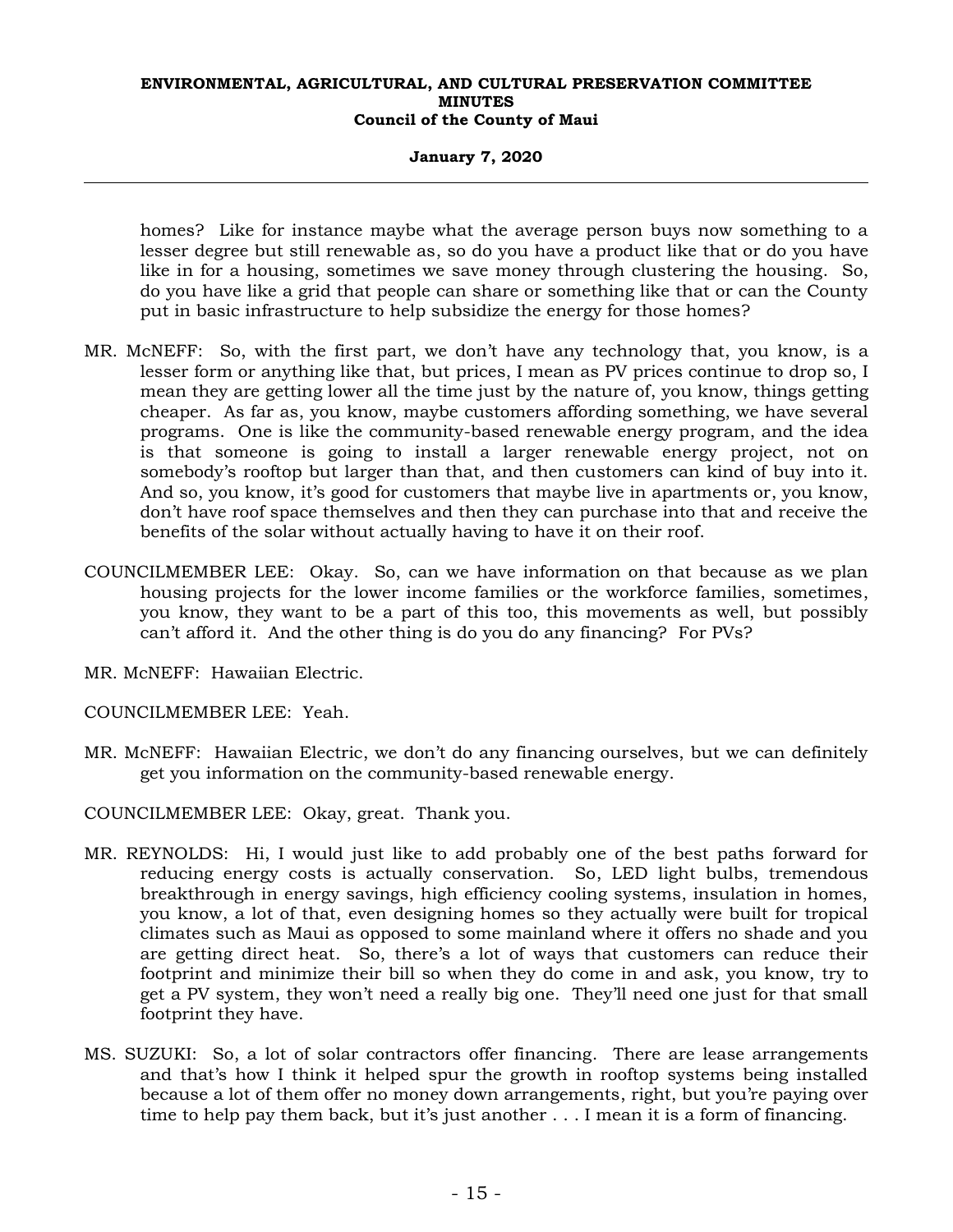#### **January 7, 2020**

COUNCILMEMBER LEE: Thank you.

CHAIR SINENCI: Member Molina?

- COUNCILMEMBER MOLINA: Thank you, Mr. Chairman. With regard to your presentation, the slide with 100 percent renewable energy and the goal of 100 percent by 2045, and it says here it is one of the nation's most ambitious energy goals. What is part of your plan to make you believe that we can reach this 100 percent goal by 2045 because that's 25 years from now? What's part of the plan, or what are you seeing right now that we can reach this goal in 25 years?
- MR. McNEFF: Well, definitely some of the steps I mentioned in the slides that we've already done. So, we went out for proposals in 2017 and that is going to produce 75 megawatts. We signed purchase power agreements for 75 megawatts of additional solar on Maui and then just last year we went out for another RFP, you know, for 295,000 megawatt hours a year which is significant. So, I mean we have quite a bit of renewable energy projects that we anticipate coming on say within the next five years. So, I mean at that point, I imagine, I don't know exactly where we will be, and it will probably vary from year to year, but we may be in the 70s or 80s, around there.
- COUNCILMEMBER MOLINA: That's good. You shoot for the stars, yeah. Well, I hope all of us are around in 2045 to celebrate with you. Anyway, and the next topic is something that is both fascinating and scary to me, your slide on drones, usage of drones for wildfire mitigation. Tell us how, more specifically, how you're using the drones because, you know, it's . . . for some people it's scary when they see these things flying around and what they are used for. So, I guess, these are used to go into areas where, you know, human beings can't go or it's dangerous for them to go and explore. Can you elaborate a little bit more on your use of drone technology?
- MR. REYNOLDS: You're correct on that. We use drones where we really can't access through either vehicle or even ATV so, basically, we've been flying drones in the West Maui Mountains. Staying, you know, we stay away from neighborhoods. We don't focus the camera on homes or, you know, private property. We kind of stay within the easement and we just basically fly up there. Our pilots for these drones now are actually, receive certification from the FAA so they file a flight plan before anything leaves the ground. You know, we have kind of a corporate policy what we can video and what we do not video. We send out public notifications, you know, telling people in the area that we're going to be here and we're going to be flying a drone. So, we really try to do our best to inform the public and reassure them that we are there strictly for utility line observation and nothing else.

COUNCILMEMBER MOLINA: That's good to know. Thank you. Thank you, Chair.

CHAIR SINENCI: Thank you, Member Molina. Chair would like to recognize Member Paltin. Mahalo for joining us.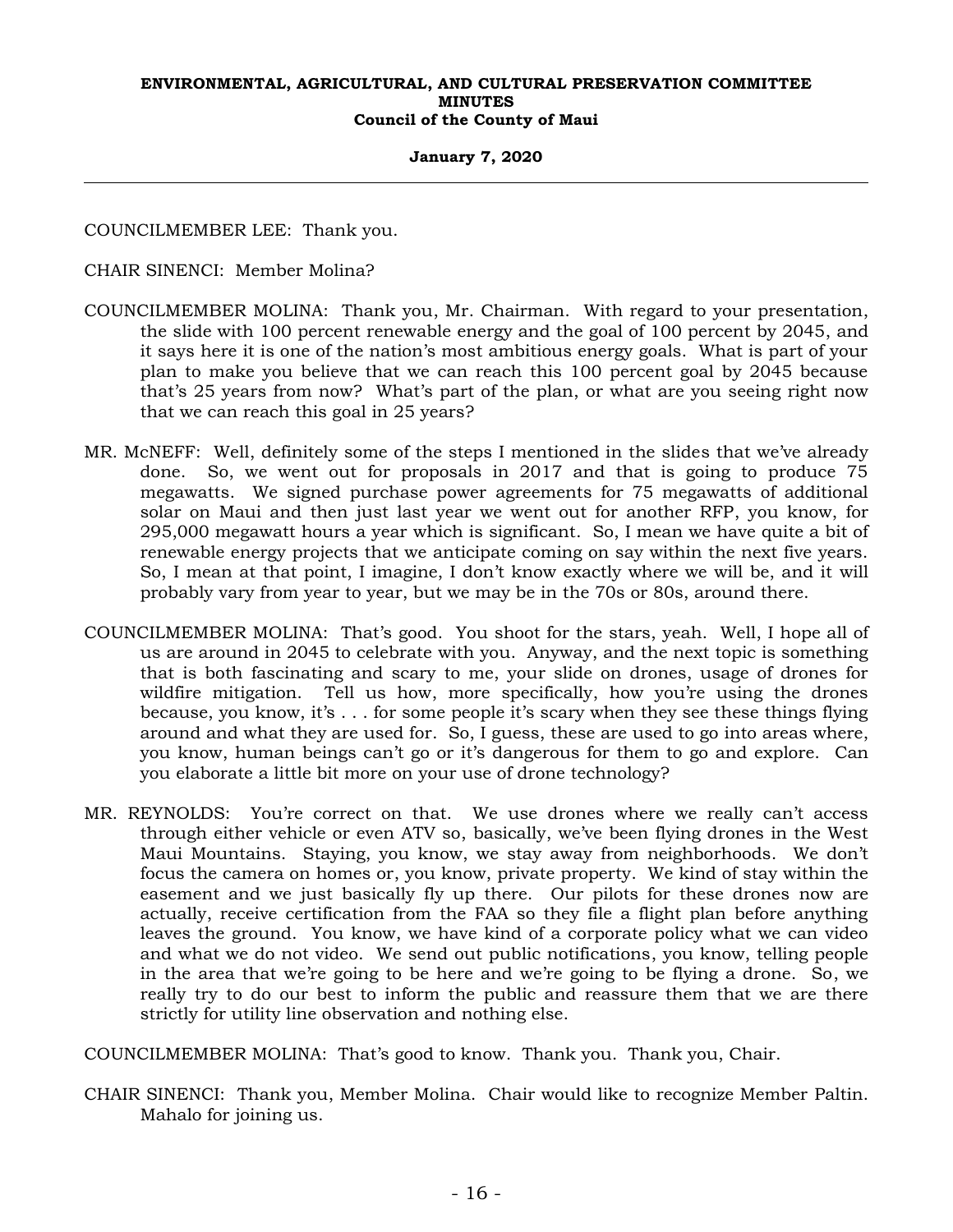#### **January 7, 2020**

- COUNCILMEMBER PALTIN: Aloha auinala. Sorry I am tardy today, prepping for tomorrow; and sorry I missed your presentation but I did have a question dovetailing off of Member Molina. How long ago did the drone program begin?
- MR. REYNOLDS: So, we started our drone program just last year with our first employee becoming certified in early '19. Since then we've had four more towards the end of 2019 actually get certification and put in the training hours.
- COUNCILMEMBER PALTIN: So, this isn't replacement of the Brush Abatement Program?
- MR. REYNOLDS: This kind of is an additive so we can basically now fly these lines. Instead of doing helicopters or foot patrols we can get a better idea of what's out there. So, if we see an accumulation of fuel around our poles, we can actually send crews out to clear that.
- COUNCILMEMBER PALTIN: And do you have . . . what is the current status of the Brush Abatement Program?
- MR. REYNOLDS: So, basically, we've been working with the West Maui Wildfire Task Force and we've been partnering with DLNR on quite a few projects that they've been receiving government grants on. So, we've done the fuel abatement project back in 2018 and last year we worked with DLNR on the firebreak or the road maintenance that allows . . . basically not only stops the fire from traversing too far but also allows emergency vehicle access too. So, right now we're just in a, we're going back, we're videotaping those lines on the West Maui Mountains and seeing what fuels are there and then from that assessment we'll do another, look at fuel abatement.

COUNCILMEMBER PALTIN: So, 2019 had no fuel abatement?

- MR. REYNOLDS: Correct.
- COUNCILMEMBER PALTIN: And 2018 had fuel abatement?
- MR. REYNOLDS: Yes.
- COUNCILMEMBER PALTIN: Okay. Another question I had was, it might be a little bit off topic, but you know safety is a big issue in Lahaina. We recently had a pedestrian death. And I know that if the lamp post isn't working you call MECO but if there's trees kind of blocking the light of the lamp post to shine on the crosswalk like at Times, Honokowai, who addresses that?
- MR. REYNOLDS: That's actually kind of a good question and it would depend whether it would be the responsibility of the property owner to do that. I mean it would fall in the same line as a tree branch growing in front of the stop sign. So  $\dots$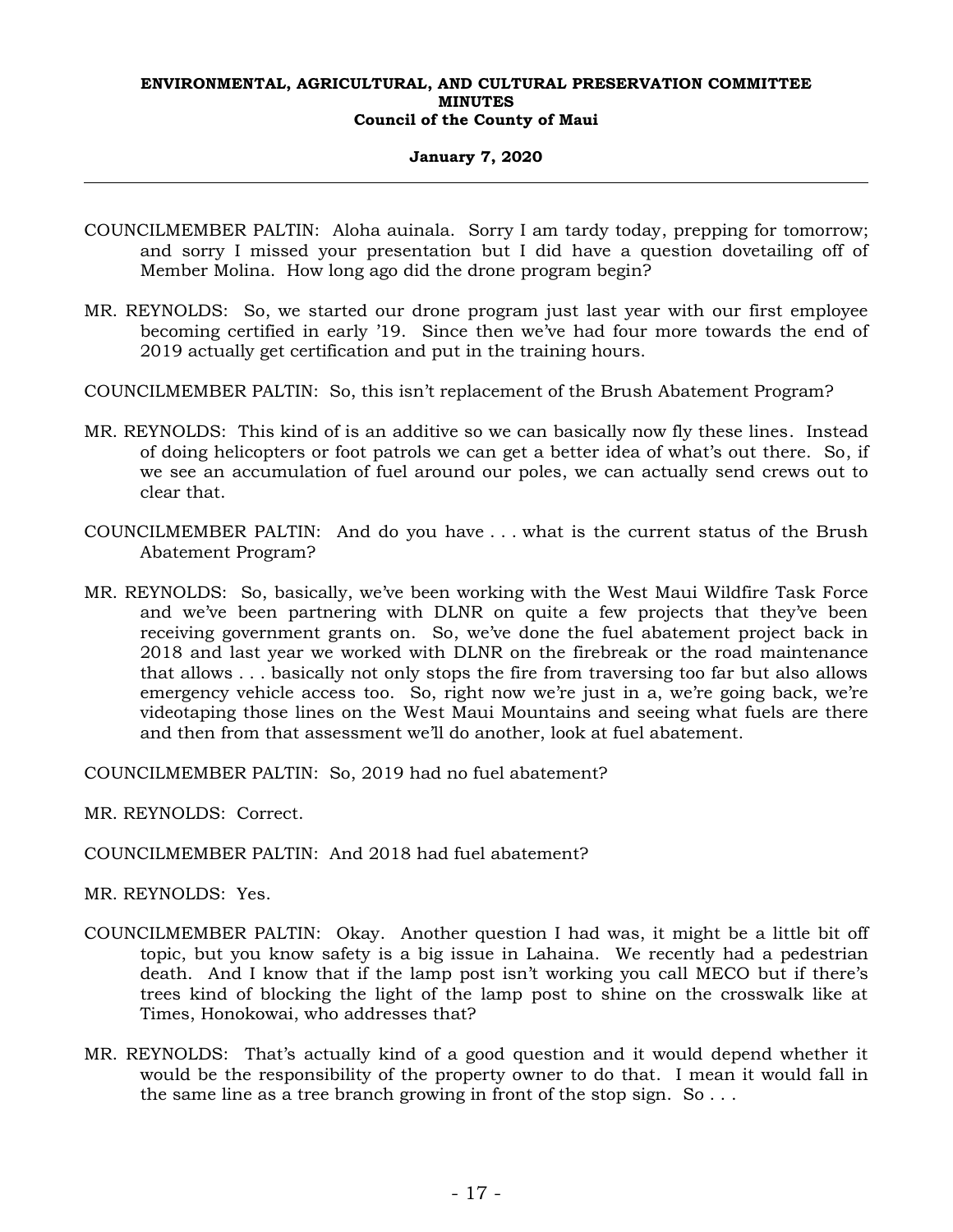#### **January 7, 2020**

- COUNCILMEMBER PALTIN: But if the tree branch grows into your wires is that still the property owner?
- MR. REYNOLDS: No. When it grows, when a tree branch comes so close to high energy or high voltage lines like that you have to have special qualifications, you know, and according to OSHA and HIOSH law, you need to have training to be able to mitigate that when you work within so many feet. So, that's why, you know, our crews will go in there and clear branches away or we have Asplundh come in as a contractor who have certified employees that can work near high voltage lines.
- COUNCILMEMBER PALTIN: So, just because the lamp post it's not dangerous to work near then it's the property owner?
- MR. REYNOLDS: Correct.

COUNCILMEMBER PALTIN: Okay. Thank you.

CHAIR SINENCI: Thank you, Member Paltin. Member King?

COUNCILMEMBER KING: Thank you, Chair. You know on that issue of whose responsibility, I just wanted to point out that one time in my life since I've lived in the house we're in almost over 30 years, but I saw a County truck out there actually trimming trees from my yard that were going over the sidewalk and it was Public Works. And I ran out there because I was a little worried that I was going to get charged for this, and I hadn't ordered any service. And they said no, no, this is your tax dollars at work. So, they said no we come in if we see like trees going over public property. It's only ever happened to me once in like the last 20 years sometime. So, I don't know, maybe that's a question for Public Works, like at what point do, you know, I don't know, maybe that was an election year and they decided to go out and trim everybody's trees, I am not sure, but I was really impressed with it but then it never happened again. So, it would be kind of interesting to see if there is a plan in Public Works for trimming trees that extend onto public property. Because no one came in and told us to do it, they just were out there doing it. But I do have a question about the trees because in my first term we approved, the Council approved funding to remove trees up in Olinda because there were a lot of dead trees and it was public and private property, so I think we're done with that project, but that kind of goes into that same question of are there assessments of those other areas like that or maybe some areas still existing in the Olinda area where we need to explore whose responsibility that is? Whether it is the County's, private property owners, MECO's? Because I think, you know, there's a lot of loose material around there especially the eucalyptus trees. And then the other question I had was are you, in the upgrades, is there a plan to replace any of the poles, the above ground poles with, you know, the wood ones, with concrete or steel? We're starting to see more of those around all over the place, utility poles to resist the wind and the hurricane and stuff so is there, has there been any discussion about that?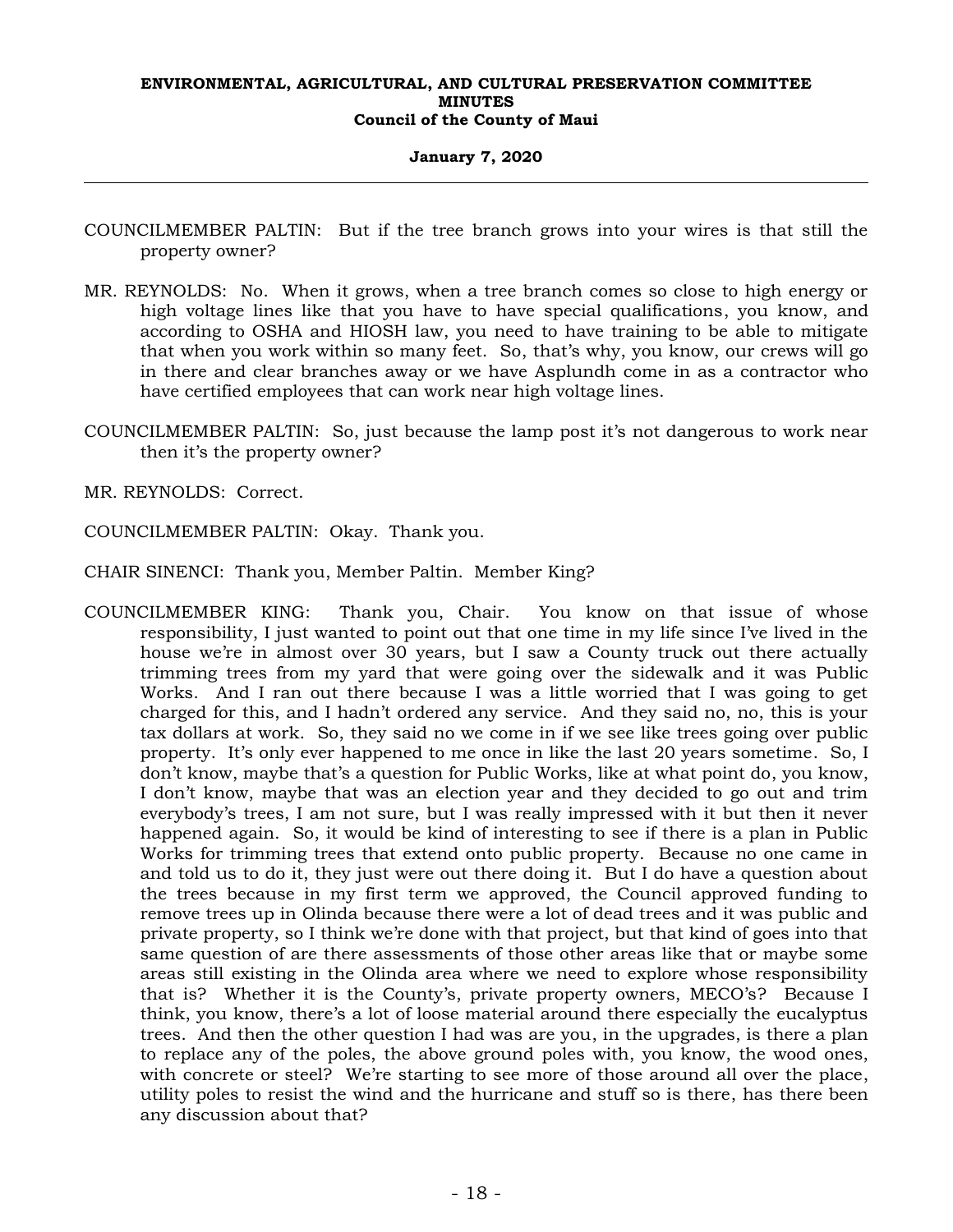#### **January 7, 2020**

CHAIR SINENCI: Mr. Reynolds?

- MR. REYNOLDS: So, for the steel pole issues, we are basically, when we come in, and we are looking at replacement, we actually do an assessment and see what's needed for that particular situation. In the cases of where Hurricane Lane came through and it burnt a large number of poles in the West Maui Mountains, we actually went through and replaced certain critical poles with much stronger steel poles with smaller transmission style poles in between. Steel poles can take the stress, the weight of these large lines especially when it turns corners or makes bends. So, it's just basically on a case-by-case basis. Steel poles are expensive and, you know, they are not maintenance free. We have been experimenting with other type poles, especially fiberglass poles where you may have seen them around over Olowalu area. You know basically, we're putting those out. We were told that they're UV resistant but time will tell whether they actually start, maintain their integrity or they start fraying and decaying because of the UV.
- COUNCILMEMBER KING: Okay. Well, it's good that we're trying to work on a plan for that. 'Cause I was just noticing in the paper, I don't know when it was, I just saw it online, about the greenhouses that they're building that Larry Ellison I think is building on Lanai and they're building them now to withstand 105-mile-an-hour winds so I think we kind of got to start looking at, looking ahead at what potential, possibly climate-related issues we're going to be having.
- MS. MARTIN: I think one, if I could add, one of the issues we deal with, with replacing our wood poles with those larger steel poles is depending on the neighborhood of course not everyone welcomes those, so it's been sometimes a challenge to address the concerns within that immediate neighborhood. I recall someone prominent in the community coming before us and actually photoshopping out our poles to show, you know, that they don't want any of these steel poles. And the irony is, you know, we go into the Nahiku area, we met with their community association and they were asking for steel poles. It was a most unusual question. They didn't seem to need it. They didn't have the history of downed poles and all that, but they knew the resiliency of it even though there was just a handful of customers. The other issue with poles and securing the safety side of that is that we often get asked well if we don't want the steel poles can you go underground, you know, to avoid that. And the unique challenge is for us here is not just the cost and who pays for it but the iwi, the fact that we deal with a very unique issue here that placing lines underground is not an absolute go to. The cost gets absorbed, it's a larger cost. In South Maui, of course there's blue rock so it's even harder so the cost can be a very large consideration, but in the Central Maui plains and in other more sensitive areas going underground with amount of iwi, the exposure is a challenge for us as well.
- COUNCILMEMBER KING: Okay. Well, yeah, I know it's a challenge too because not everybody understands or appreciates the same types of things. You know I'm just looking at trying to get another parking lot in South Maui and then, you know, trees have to come down and now people are fighting the trees coming down. So, I know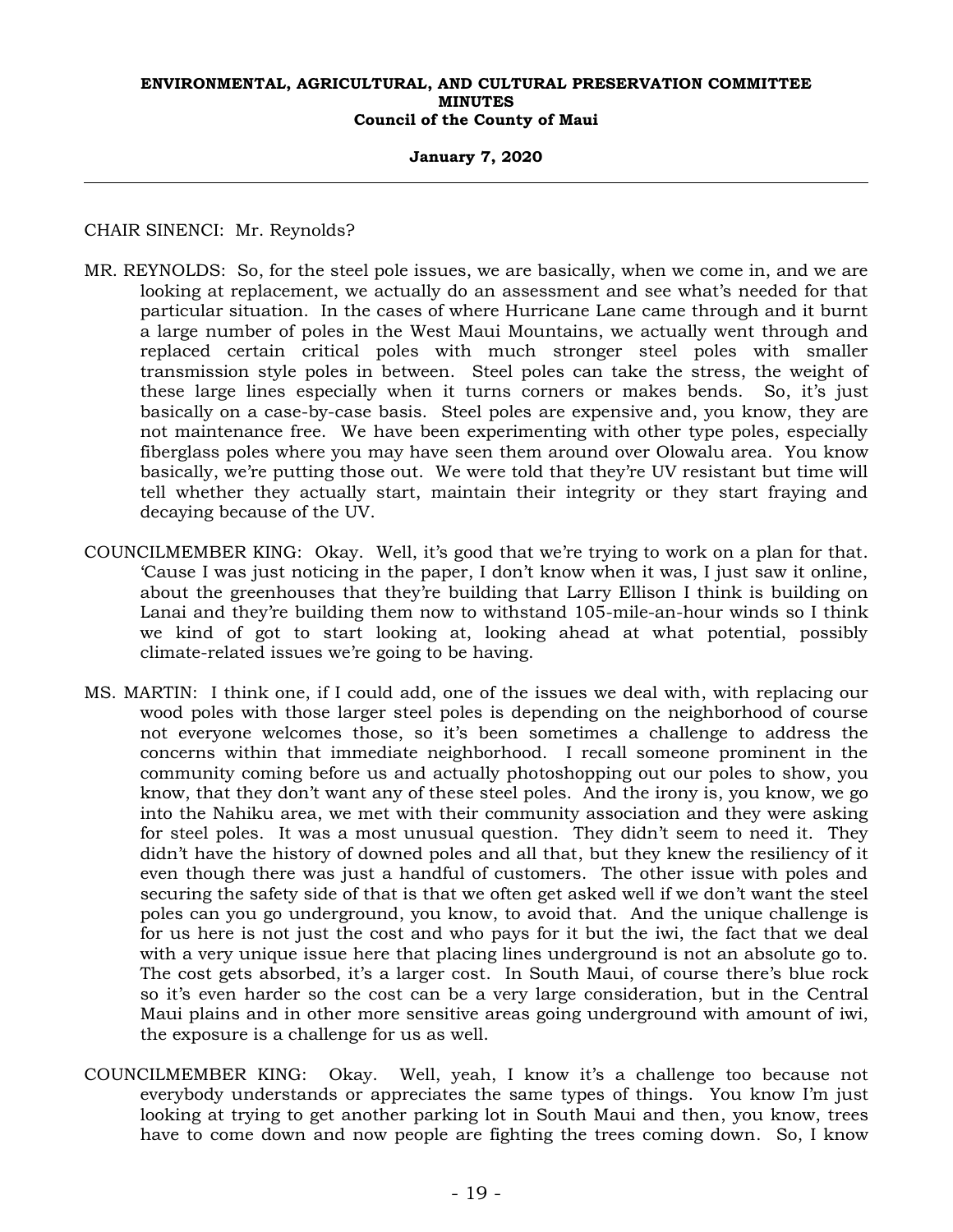#### **January 7, 2020**

there is always like, you know, another side to everything, but maybe . . . I was going to ask you about, you know, public education and public awareness and the opportunities for public input because it seems like we get these projects and we're dealing with one in South Maui now, you know, above Maui Meadows where the folks don't want to be that close to the batteries or the transformers. And it seems like by the time it gets to the public it's kind of a done deal. So, I think that is where a lot of the heartache comes from. We're seeing it on Oahu at Kahuku Windmills. You know these projects that should be good projects, they're part of the renewable energy, but the way they are being done and it strikes me that it's the same issue we have with affordable housing that not all affordable housing is necessarily appropriate where it's going in, or the way it's going in. So getting, you know, getting that education when the sites are being, you know, being considered might be, you know, helpful to the public so they don't feel like by the time you get there it's already a done deal and, you know, you're just going through the motions. So, maybe you could just comment on that and where we're at with the South Maui solar farm.

- MS. MARTIN: So, with that particular one, Paeahu, which is the developer's interjects, it's as Shar mentioned, still going through its regulatory process. The three-member commission and its staff came to Maui and held a public hearing to kind of vet out of some of those issues. You talk about the public acceptance and the complexity of affordable housing utility, electricity, all of those things, and we recognize that so much so that our RFP process requires all bidders to convey to us through their bid, their proposal, what their plans are for community engagement. We know and we recognize that we can purchase power from them if it makes sense and it gets approved from the commission, but at the end of the day, the community cannot accept it or it becomes more difficult to get that acceptability. It makes for a project that gets stalled, delayed, more costly and creates just far more degree of difficulty than maybe even a developer anticipated. So, we built in this requirement now, so they bid in, they have to tell us what their plans are, what their communications are going to be for the community. As you said, it's hard to provide enough information and education for people to wrap their head around to grasp and make informed decisions or positions. Sometimes developers are not quite ready, and we get asked often why are the developers not often from Hawaii? And that's part of the education, needing to make sure that as an industry there are opportunities to build that and to help businesses build, you know, locally. At the level of projects we're looking at, the utility scale projects to replace all those, you know, megawatt hours that Maui and all of our islands like to use for their lifestyles and businesses, requires big utility projects so there aren't . . .the depth of that experience is not quite at the level for Hawaii to meet up with what the needs are today for development. So, we require that. Not all of them are familiar with Hawaii. The question is how much of a role do we as a company play in shepherding a project through. Can we guide them, make them tell us what their plans are, and judge them on how much knowledge and experience and information they're using to build their plan.
- COUNCILMEMBER KING: I would like to suggest that maybe you consider going out to the public for, you know, two or three informational meetings when you're putting an RFP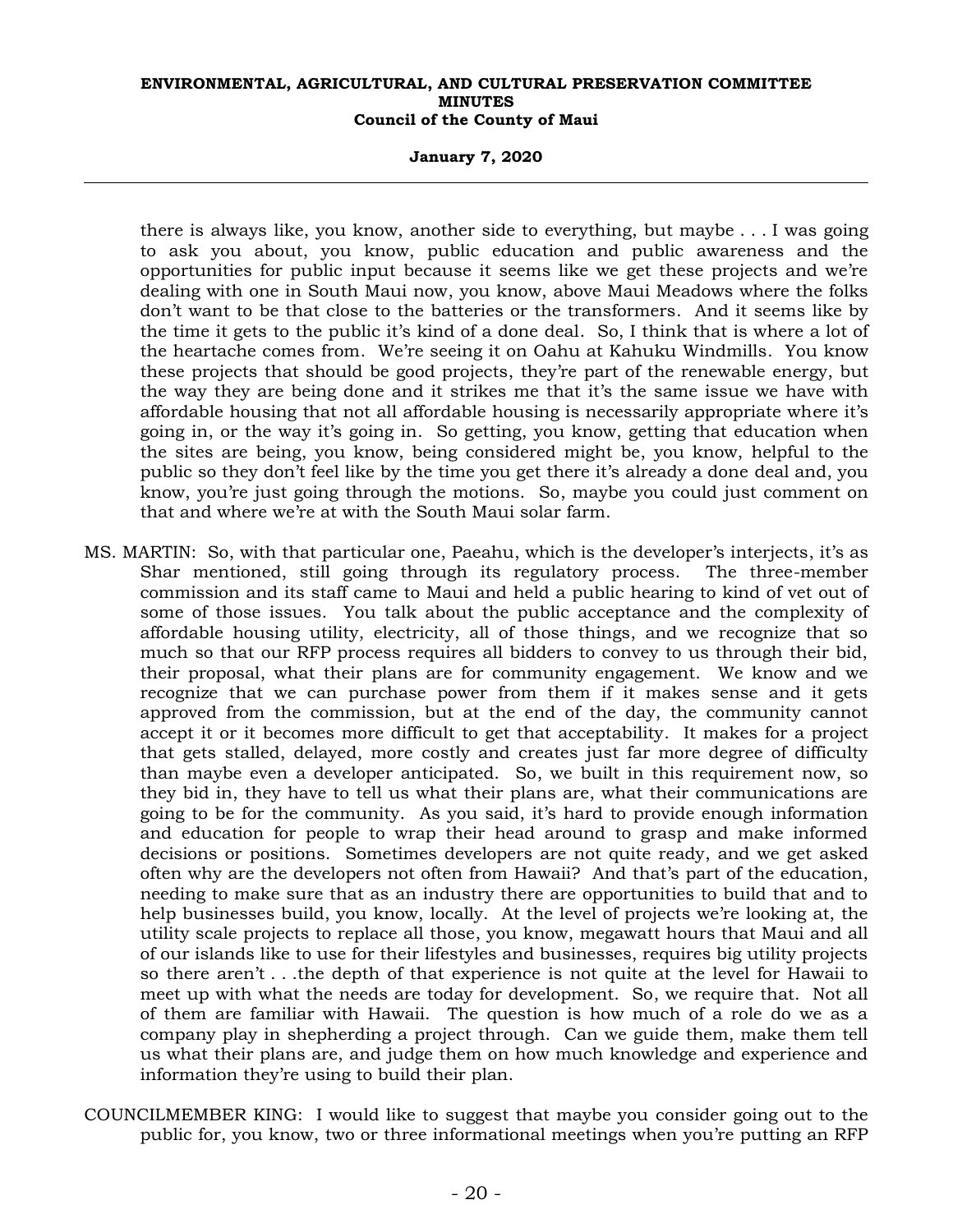#### **January 7, 2020**

out because by the time you accept one, then it's basically you're asking the developer to go and make sure everybody understands how wonderful this is, instead of like finding out if this is something that's really appropriate for a certain area. And I'm not saying whether one is or one isn't but it doesn't feel to the public that they have any input by the time, you know, you're asking a developer once you approve it then to go out and do this public education instead of maybe as a utility going out and finding out from the public what the concerns are and then writing an RFP so that those concerns, you know, can be addressed in the actual request for proposals.

- MS. MARTIN: Sure, actually we require it before they get approval. We want to know how they've, what effort they've made to vet it out within the community that will be impacted. Some do a great job, some don't, as all proposers turn out to be.
- COUNCILMEMBER KING: Yeah, I think it's hard because when you're doing a proposal and responding to that, and, you know, I know from personal experience because we've been part of a lot of those proposals, they don't want it, you don't want to make it real public what you're doing because you're competitive right? So, I think it almost falls on the utility to make sure that the RFP has some of the public concerns built into it, you know, when you put that out. And because I don't know how you can require people to go out and make sure the public accepts something before they write the proposal. You know, we're in kind of a Catch-22.
- MS. MARTIN: Yes, we are. It is definitely worth considering. We recognize the value of it. Actually, we attempted to work that in to see how that would fit on Molokai, as a matter of fact, but on Molokai that effort has taken us through I think we're on year four almost. We've literally been there for years. And the interesting story behind that is we went to the community and asked Molokai, look we think there's opportunity to make you 100 percent renewable sooner than later but we also know we can't drive it alone so let's talk about the different, you know, aspects of it that's acceptable or would be concerns. We went through that whole process, took input, that input that was developed over years became an attachment for the Molokai RFP and that particular experience also brought us to the community with an RFP workshop to talk about . . . we were talking for over a year saying, you too could find a developer that you would want to work with and come to the table and looking for encouraging partnerships. That process took many years to get through and we're still actually in it. To employ that as a next step on a larger scale to, you know, see where else it could work would be a tremendous effort. We see the value in it though, definitely, and we recognize our communities are changing so that engagement needs to be way more in front.
- COUNCILMEMBER KING: All right, I think the community groups would help you. The community associations would help you with those efforts as well, but I appreciate what you do. I was at some of the workshops on Molokai last term and I think my colleague, even though she wasn't on the Council at the time, was at some of those as well. So, you know, I thought it was a really good discussion and certainly to have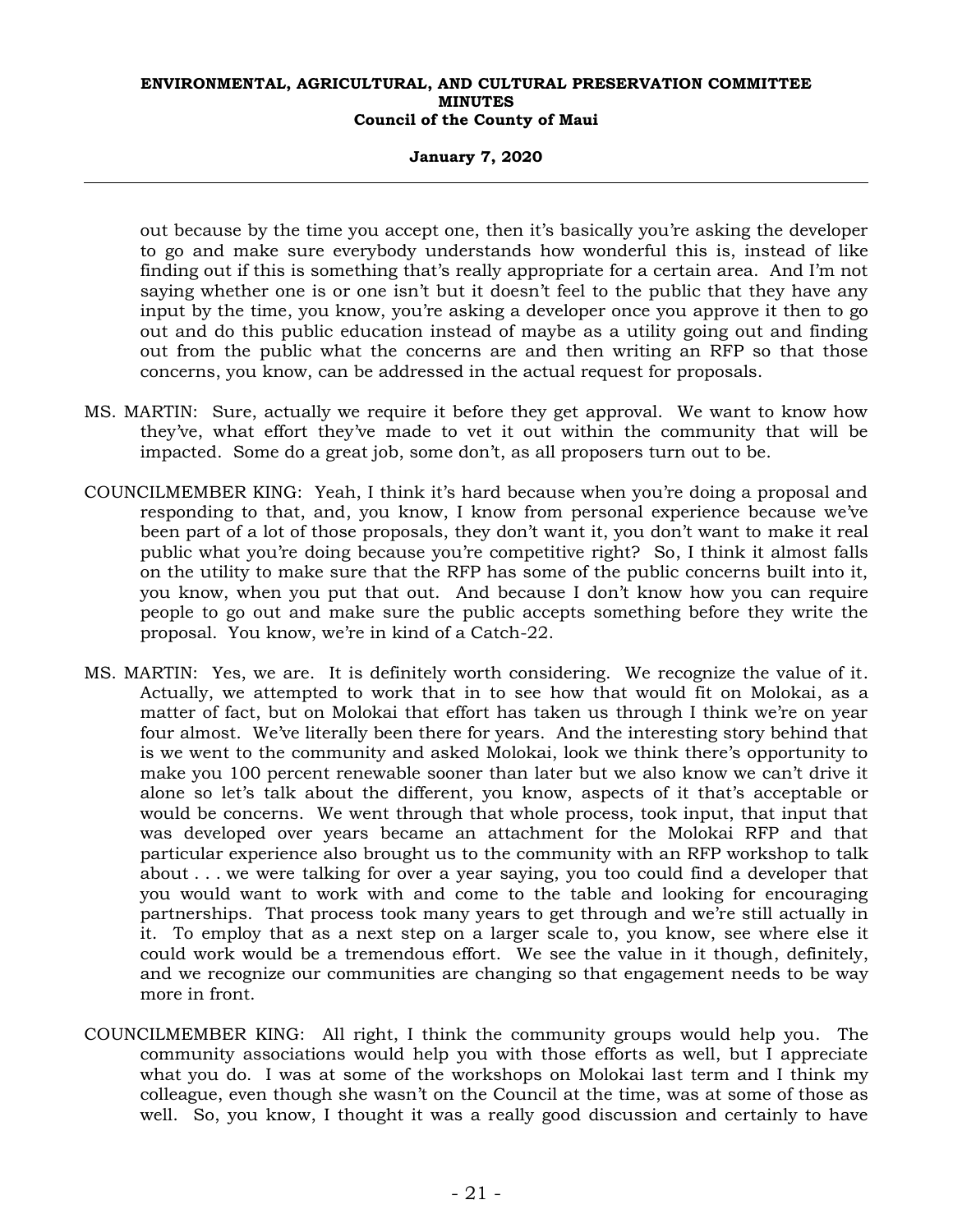#### **January 7, 2020**

that discussion before the RFP is issued makes everybody feel like there's some choice and some input opportunity, so.

MS. MAHINA: Yeah, and we combined it with education knowing that not everyone understands what are the renewable resources so it's hard to drop in. We've over the years tried to get in front of some community associations but they don't find us that exciting, I don't know why, but they don't find our topic that exciting, so it's been, you know, we've been creative at getting ourselves on an agenda, just so we can start, you know, prompting the discussion, but always looking for opportunities. I think you folks see us everywhere because we try anything and everything to make our story interesting and relative and helps us in the end.

CHAIR SINENCI: Mahalo.

- MS. SUZUKI: Thank you for your suggestion.
- COUNCILMEMBER KING: Yeah. Thank you, Chair.
- CHAIR SINENCI: Mahalo, Member King. It's a great point because I don't think PV companies will be coming out to East Maui to, for some large projects but they will be going to either the South Maui or the West where there is, you know, sun exposure. Chair would like to recognize Member Rawlins-Fernandez. Welcome.
- COUNCILMEMBER RAWLINS-FERNANDEZ: Aloha auinala, Chair. Mahalo for having me in EACP today.
- CHAIR SINENCI: Ae, aloha auinala. He ninau oe?
- COUNCILMEMBER RAWLINS-FERNANDEZ: Ae, actually a few. Not just one. Mahalo for scheduling this item. It's really important. And I find it very exciting, Ms. Martin. It's a very exciting topic and we're going to continue talking about it and trying to, you know, make stuff happen. So, I wasn't able to watch the very beginning part, I went through the PowerPoint copy here. Did anyone touch upon an update on the CBRE, the Community-Based Renewable Energy program? Someone did?

CHAIR SINENCI: Mr. McNeff?

- MR. McNEFF: We mentioned it in concept.
- COUNCILMEMBER RAWLINS-FERNANDEZ: Oh, okay. So, there's one that's been granted to Molokai. I think three on Maui. I'm not sure if there were any on Lanai, and as far as I understand, none have gotten off the ground. I was wondering if you had any updates on that.
- MR. McNEFF: I don't have any updates. As far as I know that is still the status.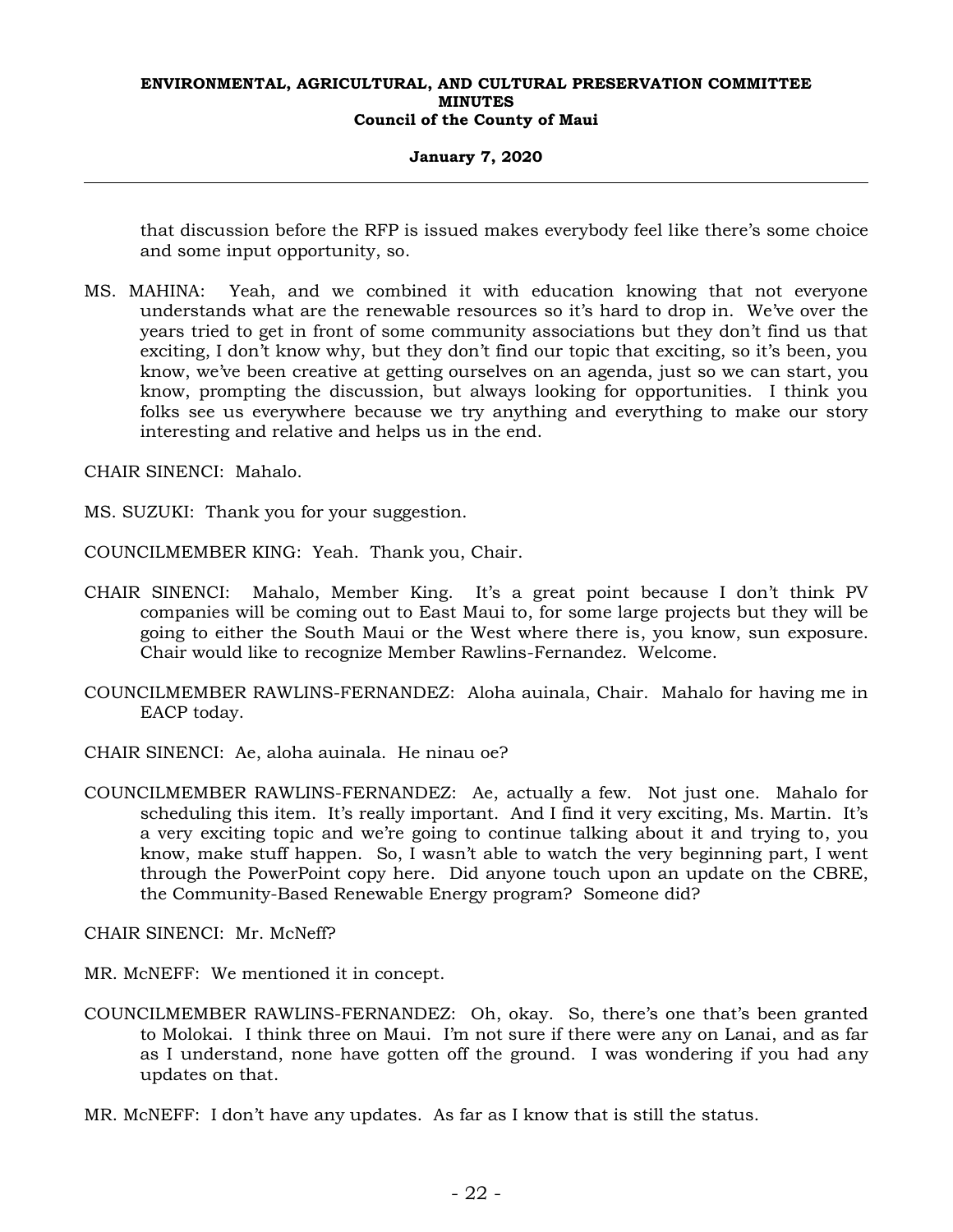#### **January 7, 2020**

- COUNCILMEMBER RAWLINS-FERNANDEZ: Okay. So, even the ones on Maui haven't really gained any traction?
- MR. McNEFF: Not as far as I know. We can look into that and follow up though.
- COUNCILMEMBER RAWLINS-FERNANDEZ: Okay, great. Yeah, I'd appreciate that. Okay. And then do you have an update on the pilot program where batteries are installed on people's houses? I don't remember what that program was called but my mom's house . . .
- MS. SUZUKI: Is that the one on Molokai?

COUNCILMEMBER RAWLINS-FERNANDEZ: Yeah, yeah. Oh, is it only for Molokai?

MS. SUZUKI: The E-Gear program. Was that the one?

COUNCILMEMBER RAWLINS-FERNANDEZ: I think so, yeah.

- MS. SUZUKI: I think we, it was limited to ten systems, nine were installed. I don't know, I mean I know one customer chose not to install the PV system. It was a way for us to move rooftop PV systems forward on Molokai because of the kind of over saturation of energy in the middle of the day, right, and the demand for electricity there. I have not heard of any complaints from anyone, so I believe that it's worked fine but did you need anything more specific?
- COUNCILMEMBER RAWLINS-FERNANDEZ: Yeah, because it was a pilot program with only ten houses I wasn't sure if the plan was to expand the program or if that was like an eventual goal in determining, you know, with the ten houses, you know, if you can explain some of the criteria you would deem as the program being successful.
- MS. SUZUKI: Okay. I think we are still probably in the data collection stage, but this would be a good time to follow-up and see then what next, based on what we've seen, you know, from the success or not. I think from a satisfaction perspective that's what I was commenting on, but from a data gathering and when would we expand it or not, we'll have to get back to you.
- COUNCILMEMBER RAWLINS-FERNANDEZ: Okay, yeah, no, I haven't heard anything bad about it. I think everyone's . . . the homes that I know of that have it are satisfied so it would be great to expand on Molokai, I guess. Okay, and then I heard some discussion about the utility poles, steel poles I guess are some of the other material that you use for transmission lines. Have you looked into cement poles? A friend went to Puerto Rico and the poles there withstood Hurricane Maria and the hurricane that came before that and so, you know, after her experience going there and seeing I guess, you know, how much better their poles are than our poles here, if you have any comment on that?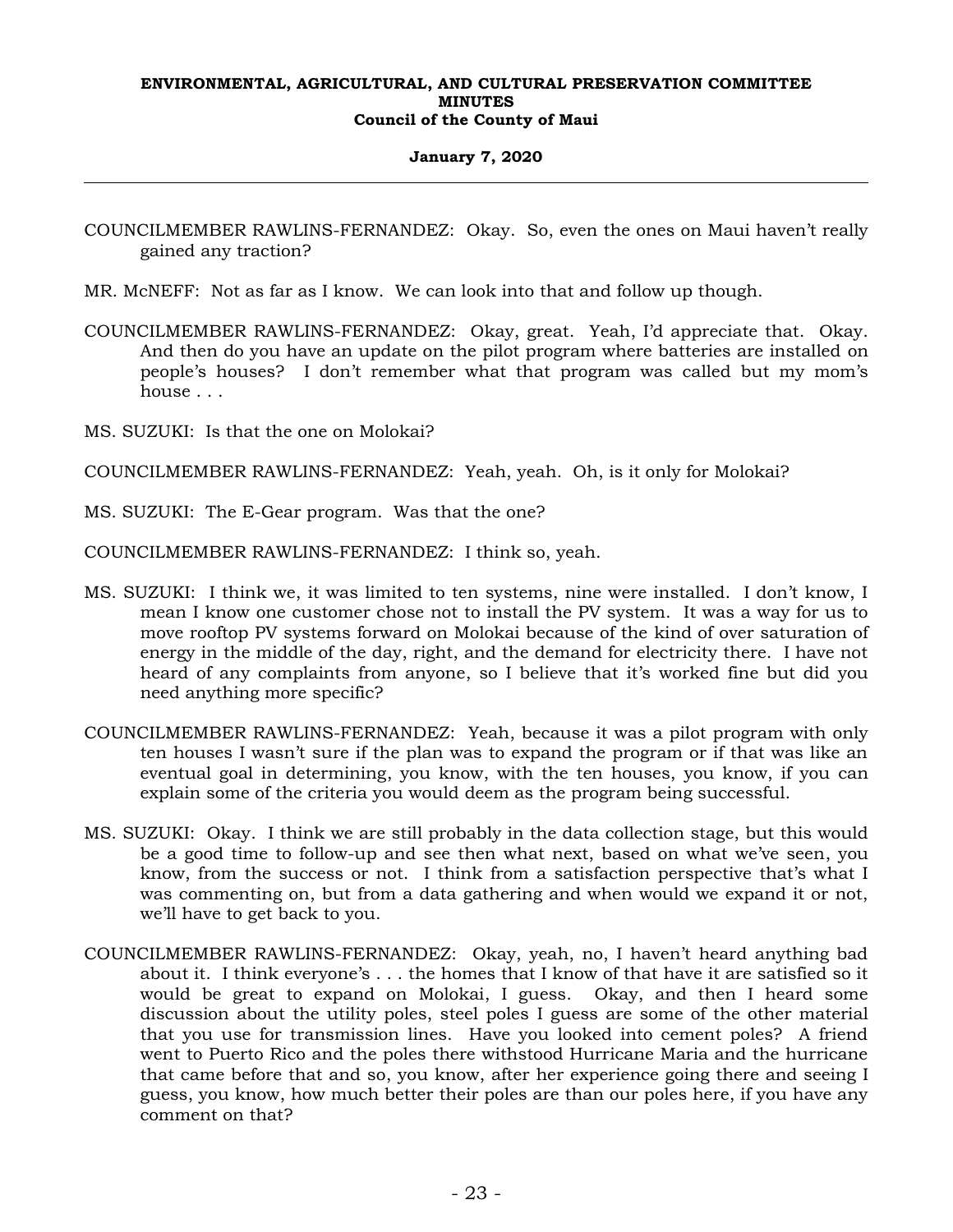#### **January 7, 2020**

- MR. REYNOLDS: So, we have been looking at alternative poles besides wood. One of the I guess road blocks for us for cement is they don't manufacture cement poles so shipping them here would be extremely expensive. We have been experimenting with the fiberglass poles which uniquely kind of telescope with so they can all fit inside a small container. You can ship quite a bit. You know, we do follow NESC ratings for wind loading so as we replace poles we make sure that they are up to the latest standards. But as far as that, you know, really our choices for Maui County are limited to fiberglass, wood or steel.
- COUNCILMEMBER RAWLINS-FERNANDEZ: Mahalo. Okay, and then I know it is kind of ironic that we're talking about energy and electricity and the electric is down on Molokai right now. I don't know if you've tried connecting with the Molokai Office, the electric is down. Okay, and then my last question will be regarding the poles. So, the maintenance, do you like keep logs on the maintenance of the different poles in the areas? I think my office tried to reach out for documentation on the maintenance of the poles.
- MR. REYNOLDS: Right, so actually we have a company come in, Osmose, that does an assessment on each of the poles, both transmission and distribution side. They actually will actually drill into the pole to see if there is rot on the inside and determine the shell thickness and then they'll actually tag that. They'll say whether this pole it should be replaced soon, or should this pole be replaced immediately. And then that kind of gets into our work order system so we can schedule and get that work done. So, right now, and they also come out and they'll do the fumigation or they'll insert cartridges inside the pole for . . . to be more termite resistant as well.
- MR. McNEFF: In addition to that I think we inspect our transmission lines quarterly.
- COUNCILMEMBER RAWLINS-FERNANDEZ: The transmission lines countywide? Okay. So, when a pole is leaning about 45 degrees at what point do the poles get replaced?
- MR. REYNOLDS: That should have been replaced. There is no way a pole should be leaning that badly.
- COUNCILMEMBER RAWLINS-FERNANDEZ: Okay. So, if there are poles that are leaning like that should I take photos and send them?
- MR. REYNOLDS: Yes, please. You can have --
- COUNCILMEMBER RAWLINS-FERNANDEZ: Okay.
- MR. REYNOLDS: --anyone call directly to our 871-7777 and they will log that call, log it as a work to be done, and should be sending people, or at least telling the crews to go out there and make the repairs.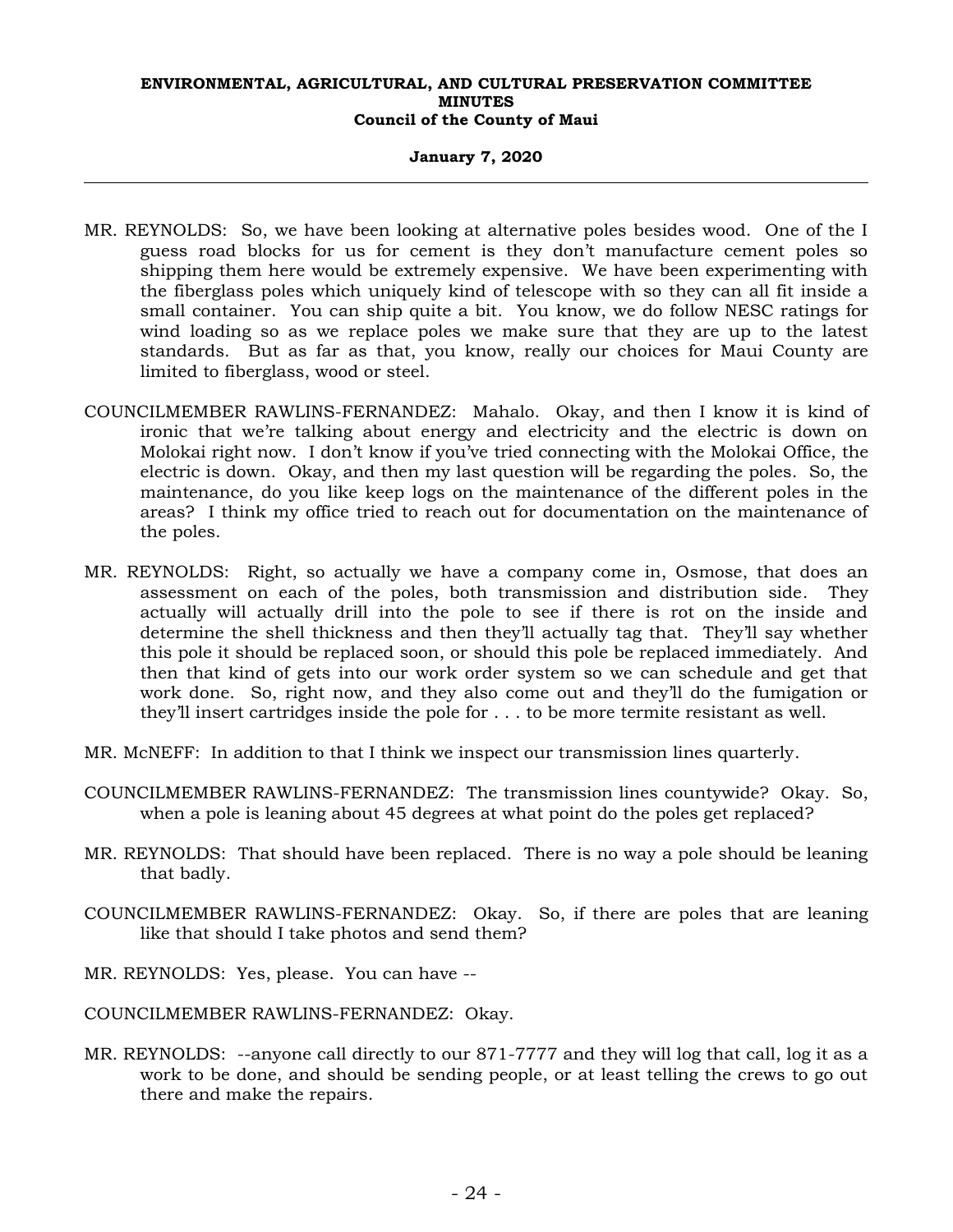#### **January 7, 2020**

- COUNCILMEMBER RAWLINS-FERNANDEZ: Okay. So, when the pole is leaning, does the pole just get adjusted or is it also tested to see if it needs to be replaced?
- MR. REYNOLDS: Usually what they'll do is they'll do kind of a quick assessment. They'll sound it by hitting it with a hammer and seeing if they get that hollow sound. And they'll do kind of a quick look at the soil, maybe the soil was loose. It could be some attachments that were onto the pole that were, maybe that pole was pulled out of alignment. Was that pole actually hit and damaged in some way? Is it cracked or something? So, there's a lot of things they'll look at. You know, if they can, they usually will try to straighten it out if the soil is very, very loose or lomi or wet or mud, but for the most part, if it's leaning that bad, there is something physically wrong with the pole and they'll just replace it.
- COUNCILMEMBER RAWLINS-FERNANDEZ: Okay. So, the transmission lines are checked quarterly. How often are the poles checked?
- MR. REYNOLDS: So, distribution, we have a policy of hitting them once every five years. We have about 23,000 poles. That's why we're having an outside contractor, instead of just the few inspectors we have.
- COUNCILMEMBER RAWLINS-FERNANDEZ: Okay. Mahalo. Mahalo, Chair.
- CHAIR SINENCI: *. . .(inaudible). . .* Rawlins-Fernandez. Member Paltin, you had a question?
- COUNCILMEMBER PALTIN: Yeah, thanks, sorry. Just to follow up on the other one. I was wondering, how much does the fuel abatement program cost a year?
- MR. REYNOLDS: It's really not a separate budget item. It's either rolled into our roads and trails budget where we maintain access or it's part of our vegetation management budget.
- COUNCILMEMBER PALTIN: And it's on for 2020, the fuel abatement?
- MR. REYNOLDS: They are actually looking at the videos we used for, we captured in the drones to see if areas need to be cleaned up or not. They won't cut live trees. I mean basically we're looking for dead vegetation that are at the base of our poles.

COUNCILMEMBER PALTIN: Not along the line from pole to pole?

MR. REYNOLDS: No, we're just basically trying to clear fuel away from base of the poles. So, usually grass fires will move rather quickly so they may char slightly the base of a pole if it's just a grass fire moving through, but it's that wood at the base of the pole from dead trees and brush that actually keep the fire there, make it hotter, and start burning our poles.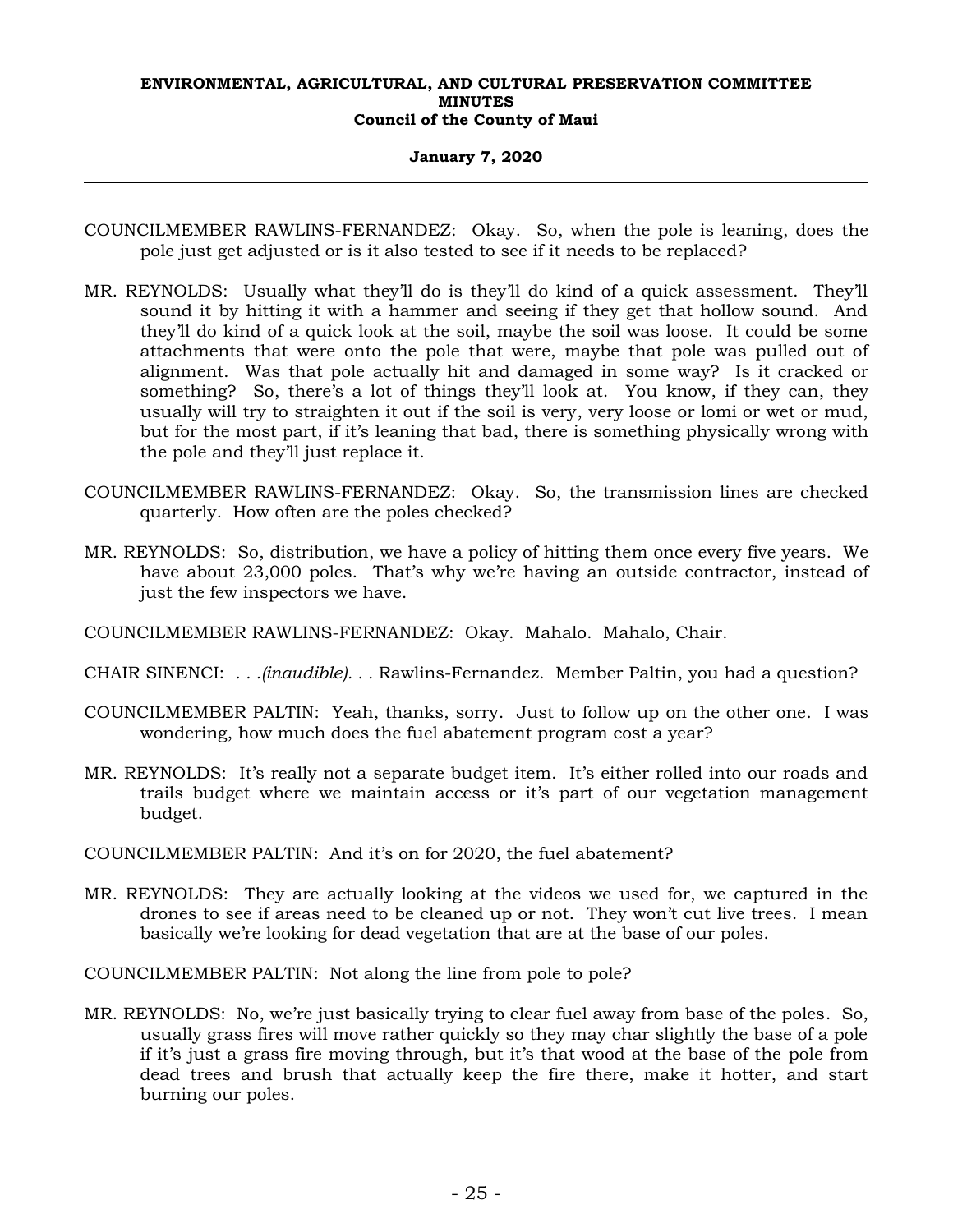#### **January 7, 2020**

COUNCILMEMBER PALTIN: So, you don't get any kind of government funding or subsidy for the fuel abatement?

MR. REYNOLDS: Only when we work in partnership with an agency like DLNR.

COUNCILMEMBER PALTIN: And do you guys do it other than West Maui Mountains?

- MR. REYNOLDS: Right now, we've just been doing the West Maui Mountains because we're working as a partner with the West Maui Wildfire Task Force.
- COUNCILMEMBER PALTIN: And what was the reason that 2019 didn't have the fuel abatement?
- MR. REYNOLDS: Basically, we just kind of put our funding towards doing the firebreak and road maintenance with DLNR.
- COUNCILMEMBER PALTIN: Okay, thank you.
- CHAIR SINENCI: Thank you, Member Paltin. I had a couple questions. So, at the energy conference in 2019, some of the Montessori Upcountry students, their concerns was losing power during wind storms. So, their question was if there is any just added movements towards, you know, addressing some of the seasonal windstorms that they get up in Kula, whether it be implementing some additional generators when the power goes down, stuff like that. Anybody respond to our Montessori students?
- MR. REYNOLDS: So, putting additional generators Upcountry to service that area currently is not in any plans. It may fall in line with any of this micro-grid policies that get developed in the future, but right now we're still relying on maintaining our existing systems, maintaining alternative routes of power to get up there. An example would be when the Pukalani fire burnt up our transmission line going from Kahului up to the bottom of the golf course at Pukalani, we were able to continue serving that area because we were able to route power through Kula up through the back sides above Wailea, so customers really didn't suffer any outages from that. Of course, windstorms can bring down havoc over a large area so and I think that's where we may have to start looking more in smaller groups if people are interested in doing these types of projects. You know, I think one thing too is disasters are just, they seem to be happening more and more frequently, you know, and Hawaiian Electric has put together a pamphlet for emergency preparedness which is kind of a good starting place to look at how you as a business or a homeowner can prepare for these types of disasters.
- MR. McNEFF: But some of the projects that Chris had talked about earlier like the insulated lines, those will help protect, you know, keep the power on should branches fall into the lines where we have those insulated lines going so we're doing pilot projects like that to see how much they can improve reliability.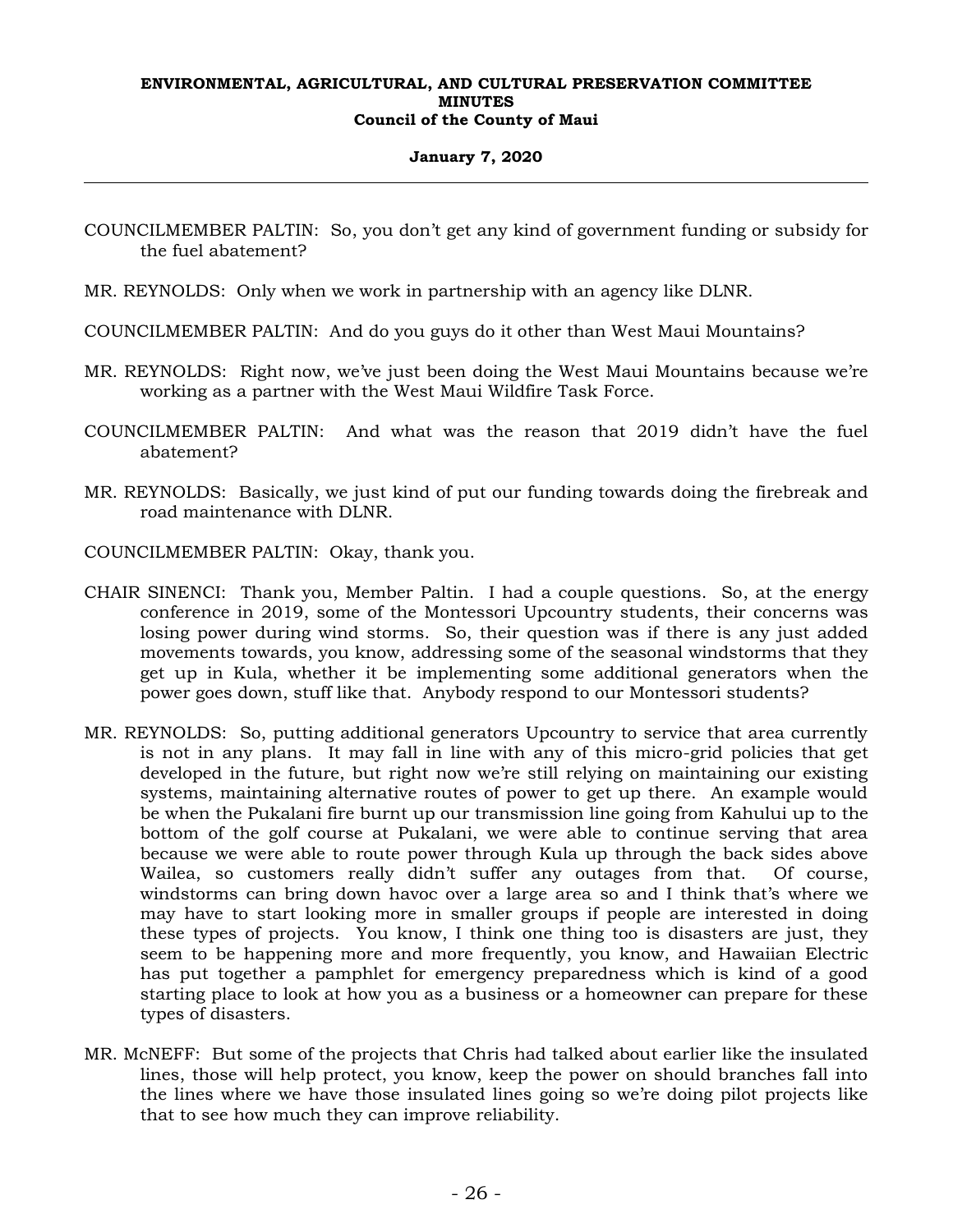#### **January 7, 2020**

- CHAIR SINENCI: Mahalo, Mr. McNeff. Another question was so as we move towards 100 percent renewable energy, one testifier brought up the issue at our Climate Action Committee yesterday, about just the amount of solar rooftop panels that will be present on the island and so is there any--and I know this is being RFP'd to the solar companies--but is there any way to mitigate whether it be the recycling of those panels and not seeing them go into our landfills? Mr. McNeff?
- MR. McNEFF: I think that's a known issue that people are starting to discuss now. I don't know if we've come up with any answers with regards to exactly how to deal with all the panels at the end of their life, but it certainly is something that people are talking about.
- CHAIR SINENCI: Right. I guess, just some of the impacts as we move towards 100 percent renewable energy. These are I guess some of the things that we need to talk about as we change our lifestyle to more, you know, sustainable living options.
- MR. McNEFF: And no doubt, you know, as part of the transition, I mean, you know, solutions for those issues will start to develop as we get more and more involved into this.
- CHAIR SINENCI: Mahalo. Member King?
- COUNCILMEMBER KING: Thank you, Chair. I just thought of another question because, you know, we have this 100 percent renewable requirement and it's just for the utility but as we, you know, because there's a lot of effort out there to decentralize and do distributed generation and some of it will be probably privately owned, is there a size that falls in that category that's going to require renewable . . . I mean, if you have your own generator they're not going to come after and make sure you're running it on renewables, so if you're running it on gasoline or diesel, you're probably not going to be part of that mix. But if you are developing a community-distributed generator with, people are proposing it all over the island, like, you know, solar with backup generation or something like that, is there, what is the requirement for privately owned utility? I know there's a point when you get so large you become a public utility and you have to operate like that, so is there a description of who has to adhere to this 100 percent renewable or is it just Hawaiian Electric? Is it just the public utility, what we consider public utility?
- MR. REYNOLDS: Yeah. So, actually, it's more than just Hawaiian Electric. The 100 percent goal is the renewable portfolio standard and that applies to retail sales of energy. So, as a homeowner, they could be running a propane, gasoline, diesel generator servicing themselves and not be affected by that RPS goal. Whereas a provider of energy, Hawaiian Electric, our, what we sell to the public needs to come from renewable energy resources.
- COUNCILMEMBER KING: Okay. So, if somebody else creates a private company and sells energy to the public they would be subject to that same requirement?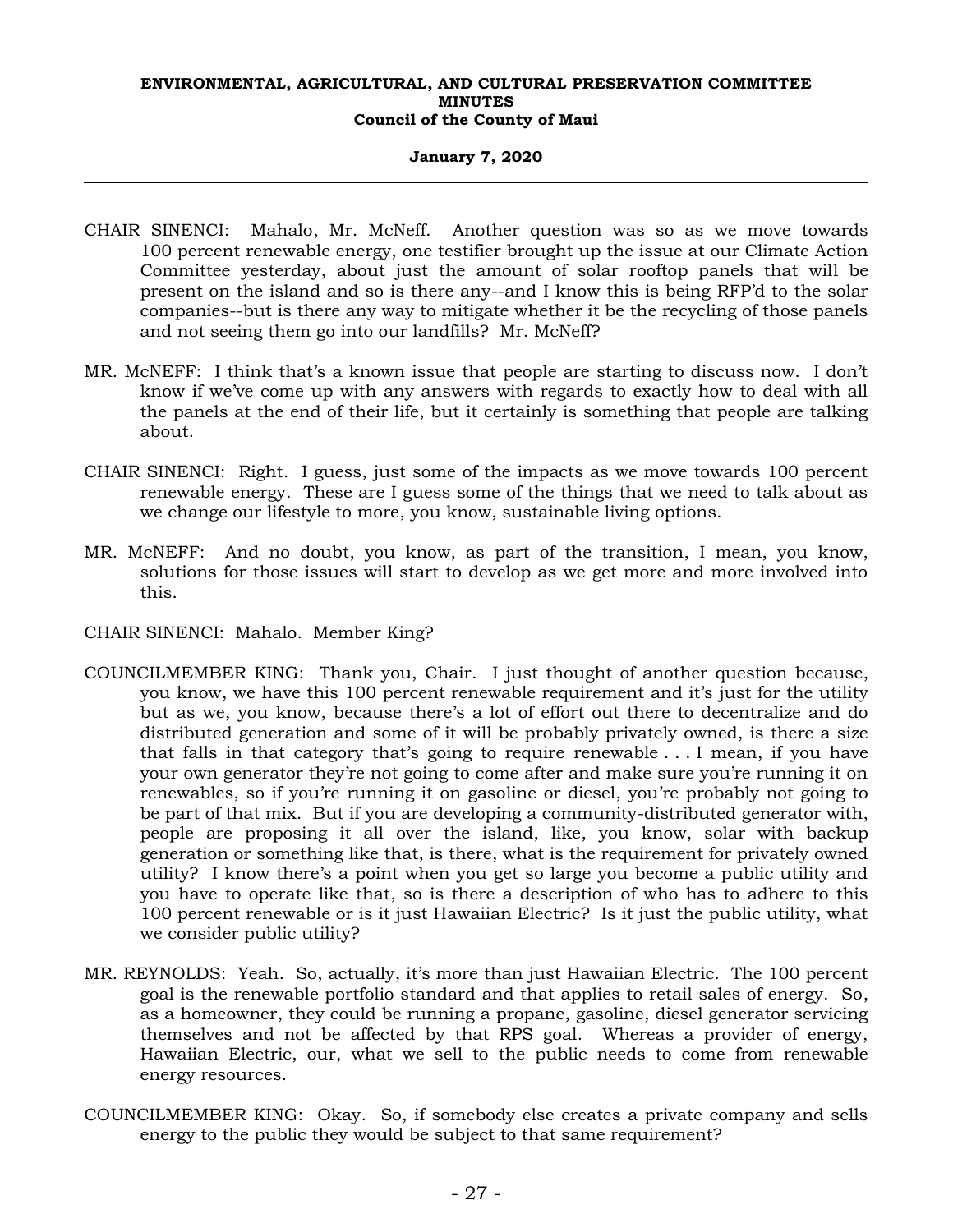#### **January 7, 2020**

- MR. REYNOLDS: Yeah, as far as I can recall it's regarding the retail of energy.
- COUNCILMEMBER KING: Oh okay, that's good to know. I had a kind of off the topic question, I was just told that the PUC is meeting on Maui this evening? Do you know what that meeting is about?
- MS. MARTIN: Young Brothers' proposed rate increase.

COUNCILMEMBER KING: Okay, so it's just that one topic?

MS. MARTIN: Their agenda indicated just shipping fees and so . . .

COUNCILMEMBER KING: Okay, all right, thank you.

- CHAIR SINENCI: Members, any more questions for our esteemed panelists? Okay, seeing none, I would like to thank our panelists. Did you have, Ms. Suzuki, you have any other comments?
- MS. SUZUKI: Two.
- CHAIR SINENCI: Go ahead.
- MS. SUZUKI: Thank you folks for inviting us here today, allowing us to provide you the updates and we really appreciate your support. You know, we've always said we can't do this 100 percent renewable energy alone. So I mean people who have invested in their rooftop systems or in projects on island, you know, the permitting approvals that Administration needs to go through, I mean we're all in it together so appreciate the collaboration and look forward to more of it going forward. Thank you.

CHAIR SINENCI: Mahalo.

COUNCILMEMBER SUGIMURA: One last thing.

CHAIR SINENCI: Yes, Member Sugimura?

COUNCILMEMBER SUGIMURA: So, I see Kuhea in the audience. I just wanted to thank her. I see her all around doing presentations for MECO and you might have mentioned it earlier, so I apologize if this is a repeat but appreciate her.

MS. SUZUKI: Thank you. Yes, we don't do it alone. Thank you, Kuhea.

CHAIR SINENCI: Mahalo, Kuhea. And I'm just quickly reminded about a comment that was made yesterday in our Climate Action Committee that, you know, a lot of the things we do on our little island community sometimes it doesn't have a large effect on a global scale. But I think, you know, with . . . we can be a great model for the rest of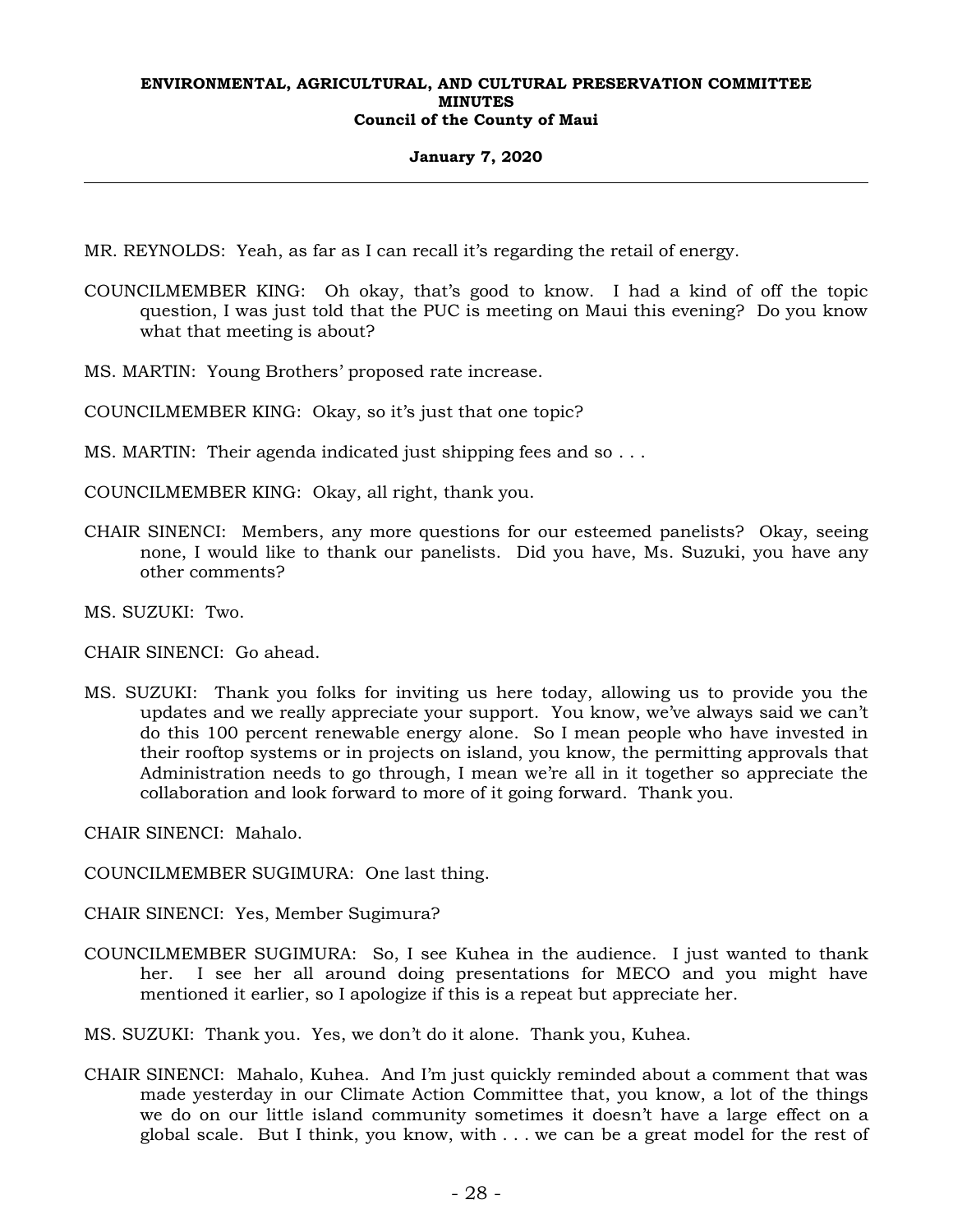#### **January 7, 2020**

the world with 10 million visitors coming to our island community. So, I think as stewards of the aina, the environment, this, the strategic planning for renewable energy is, it will have worldwide effect, so mahalo for all of your work in this industry. Mahalo. So, with that, Members, this was a 7(B) item that was posted for no legislative action to be taken. If there are no objections, the Chair will defer this item.

### **COUNCILMEMBERS VOICED NO OBJECTIONS.**

## **ACTION: DEFER PENDING FURTHER DISCUSSION.**

CHAIR SINENCI: Okay. This concludes today's Environmental, Agricultural and Cultural Preservation Committee meeting. Thank you very much, Members and MECO, well no MECO, HECO representatives. This January 7 meeting of the EACP Committee is now adjourned.  $\ldots$  (gavel)...

**ADJOURN: 2:59 p.m.** 

APPROVED:

SHANE M. SINENCI, Chair Environmental, Agricultural, and Cultural Preservation Committee

eacp:min:200107:mg

Transcribed by: Mary Lou Green